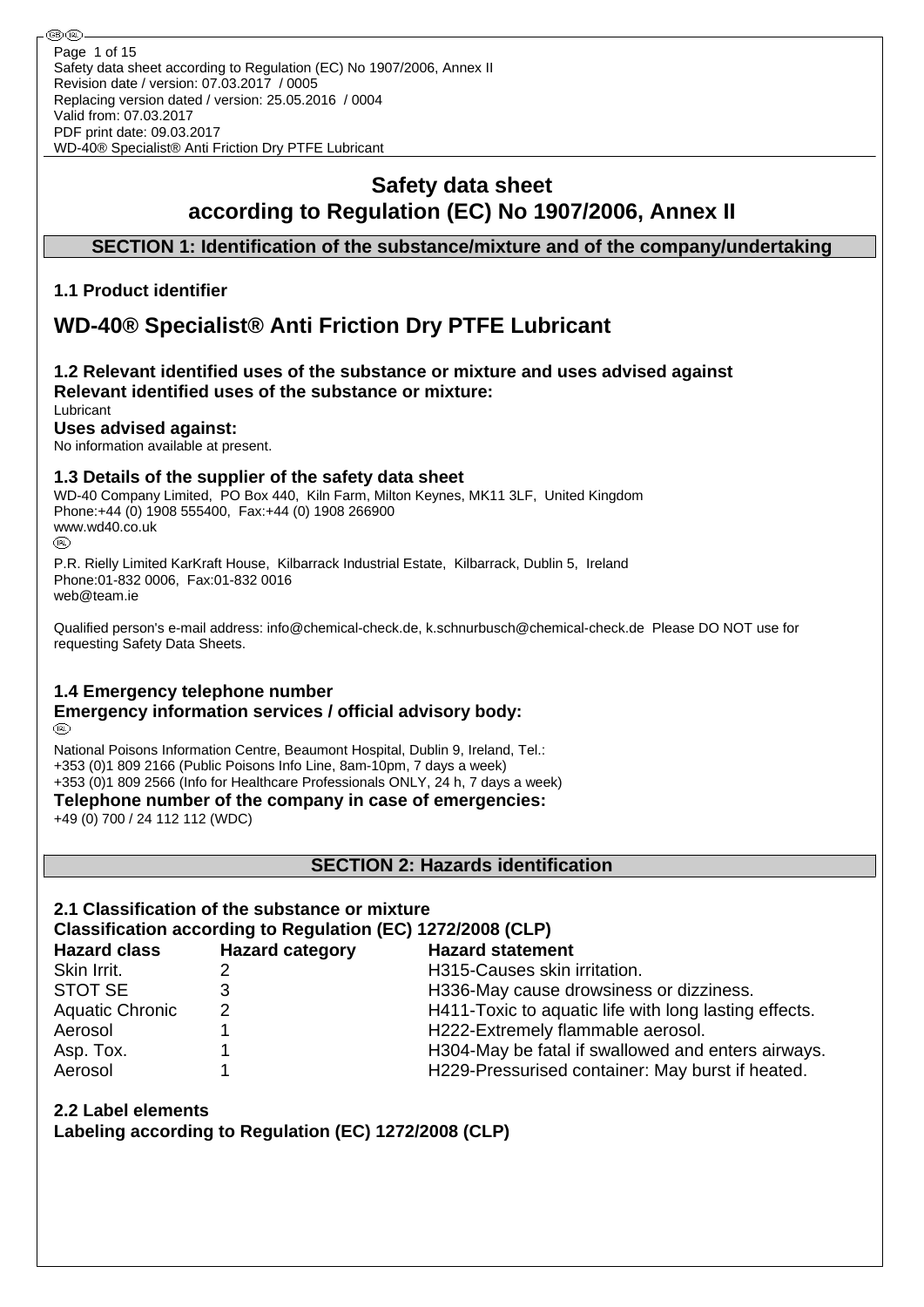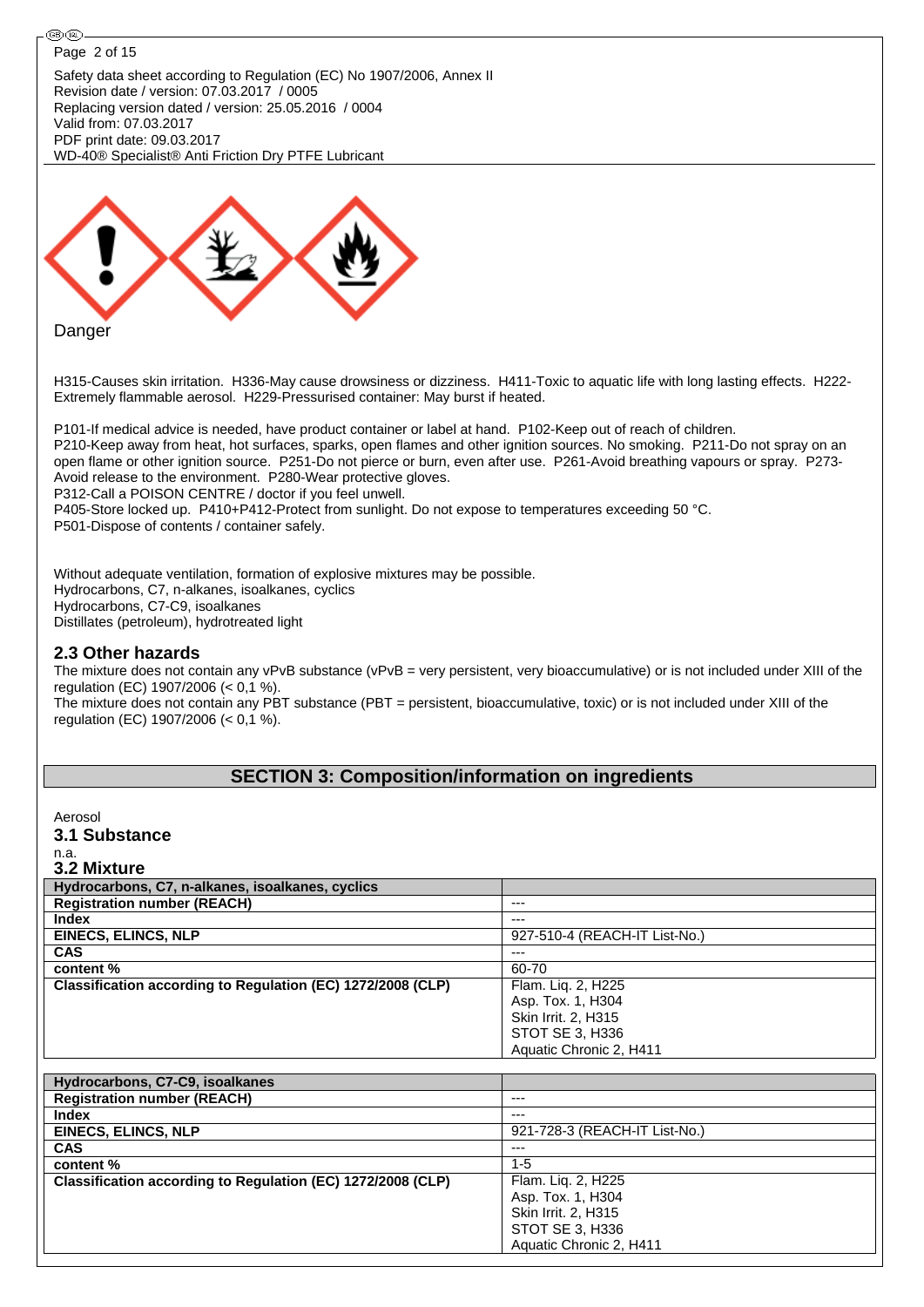| Distillates (petroleum), hydrotreated light                 |                    |
|-------------------------------------------------------------|--------------------|
| <b>Registration number (REACH)</b>                          | $---$              |
| <b>Index</b>                                                | 649-422-00-2       |
| <b>EINECS, ELINCS, NLP</b>                                  | 265-149-8          |
| <b>CAS</b>                                                  | 64742-47-8         |
| content %                                                   | $1 - 5$            |
| Classification according to Regulation (EC) 1272/2008 (CLP) | Flam. Lig. 3, H226 |
|                                                             | Asp. Tox. 1, H304  |

For the text of the H-phrases and classification codes (GHS/CLP), see Section 16.

The substances named in this section are given with their actual, appropriate classification!

For substances that are listed in appendix VI, table 3.1/3.2 of the regulation (EC) no. 1272/2008 (CLP regulation) this means that all notes that may be given here for the named classification have been taken into account.

### **SECTION 4: First aid measures**

# **4.1 Description of first aid measures**

#### **Inhalation**

Remove person from danger area.

Supply person with fresh air and consult doctor according to symptoms.

If the person is unconscious, place in a stable side position and consult a doctor.

### **Skin contact**

Remove polluted, soaked clothing immediately, wash thoroughly with plenty of water and soap, in case of irritation of the skin (flare), consult a doctor.

### **Eye contact**

Remove contact lenses.

Wash thoroughly for several minutes using copious water. Seek medical help if necessary.

### **Ingestion**

Typically no exposure pathway.

Rinse the mouth thoroughly with water.

Do not induce vomiting - give copious water to drink. Consult doctor immediately. Danger of aspiration

In case of vomiting, keep head low so that the stomach content does not reach the lungs.

### **4.2 Most important symptoms and effects, both acute and delayed**

Irritation of the eyes Irritation of the respiratory tract **Coughing Headaches Dizziness** Effects/damages the central nervous system Unconsciousness With long-term contact: Drying of the skin. Dermatitis (skin inflammation) Ingestion: Nausea Vomiting Danger of aspiration Oedema of the lungs chemical pneumonitis (condition similar to pneumonia) Other dangerous properties cannot be ruled out. In certain cases, the symptoms of poisoning may only appear after an extended period / after several hours. **4.3 Indication of any immediate medical attention and special treatment needed** Gastric lavage (stomach washing) only under endotracheal intubation.

Subsequent observation for pneumonia and pulmonary oedema. Pulmonary oedema prophylaxis

# **SECTION 5: Firefighting measures**

#### **5.1 Extinguishing media Suitable extinguishing media** CO2

Extinction powder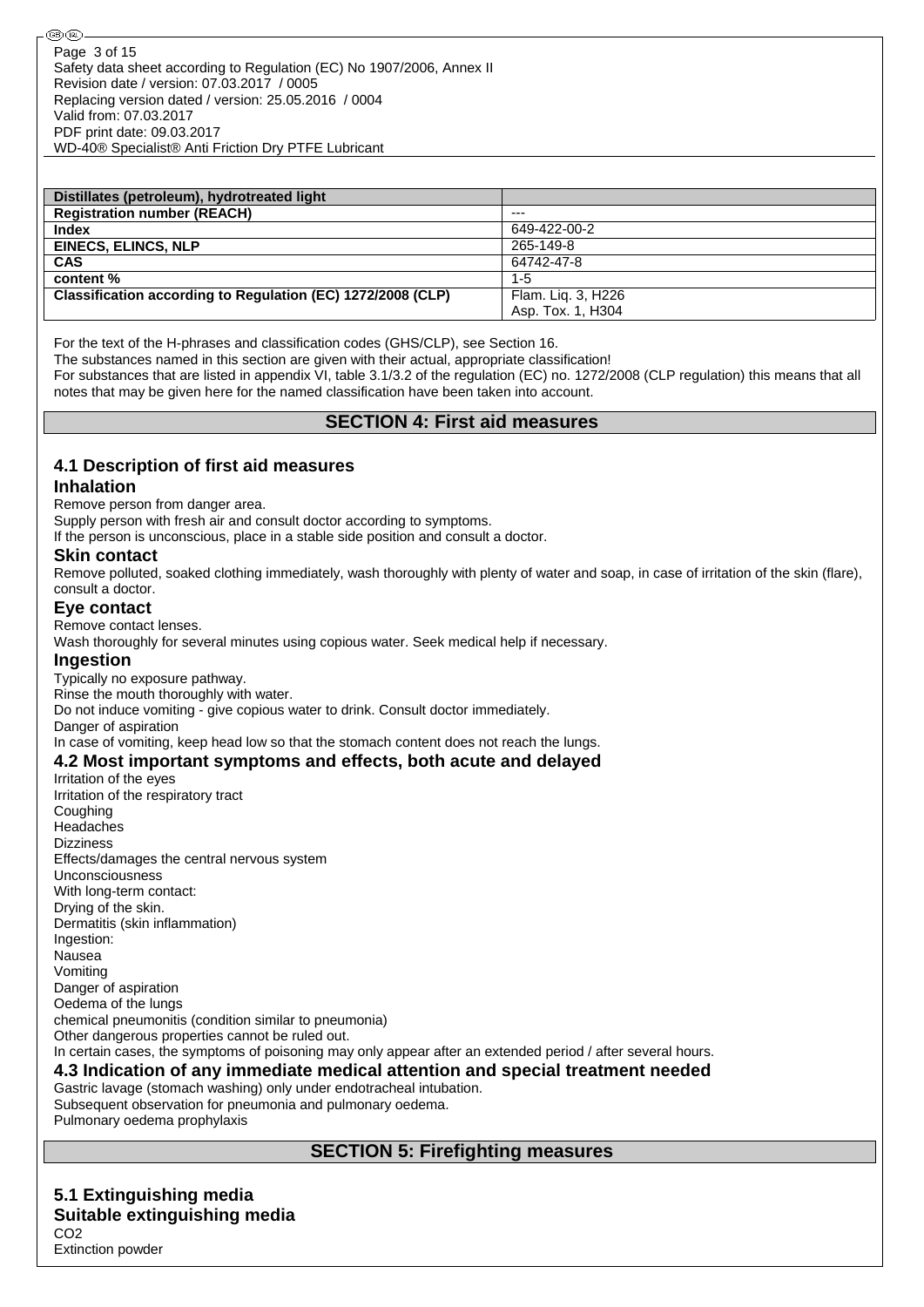Safety data sheet according to Regulation (EC) No 1907/2006, Annex II Revision date / version: 07.03.2017 / 0005 Replacing version dated / version: 25.05.2016 / 0004 Valid from: 07.03.2017 PDF print date: 09.03.2017 WD-40® Specialist® Anti Friction Dry PTFE Lubricant Page 4 of 15

# Water jet spray

Alcohol resistant foam **Unsuitable extinguishing media**

High volume water jet

### **5.2 Special hazards arising from the substance or mixture**

In case of fire the following can develop: Oxides of carbon Oxides of sulphur Hydrofluoric acid Toxic pyrolysis products. Danger of bursting (explosion) when heated Explosive vapour/air mixture

### **5.3 Advice for firefighters**

In case of fire and/or explosion do not breathe fumes. Protective respirator with independent air supply. According to size of fire Full protection, if necessary. Cool container at risk with water. Dispose of contaminated extinction water according to official regulations.

## **SECTION 6: Accidental release measures**

## **6.1 Personal precautions, protective equipment and emergency procedures**

Remove possible causes of ignition - do not smoke.

Ensure sufficient supply of air.

Avoid inhalation, and contact with eyes or skin.

# If applicable, caution - risk of slipping.

## **6.2 Environmental precautions**

Prevent penetration into drains, cellars, working pits or other places in which accumulation could be hazardous. Prevent surface and ground-water infiltration, as well as ground penetration.

If accidental entry into drainage system occurs, inform responsible authorities.

# **6.3 Methods and material for containment and cleaning up**

If spray or gas escapes, ensure ample fresh air is available.

Without adequate ventilation, formation of explosive mixtures may be possible. Active substance:

Soak up with absorbent material (e.g. universal binding agent, sand, diatomaceous earth) and dispose of according to Section 13.

# **6.4 Reference to other sections**

For personal protective equipment see Section 8 and for disposal instructions see Section 13.

**SECTION 7: Handling and storage**

In addition to information given in this section, relevant information can also be found in section 8 and 6.1.

# **7.1 Precautions for safe handling**

# **7.1.1 General recommendations**

Ensure good ventilation.

Avoid inhalation of the vapours.

Avoid contact with eyes or skin.

Keep away from sources of ignition - Do not smoke.

Take measures against electrostatic charging, if appropriate.

Do not use on hot surfaces.

Eating, drinking, smoking, as well as food-storage, is prohibited in work-room.

Observe directions on label and instructions for use.

Use working methods according to operating instructions.

# **7.1.2 Notes on general hygiene measures at the workplace**

General hygiene measures for the handling of chemicals are applicable.

Wash hands before breaks and at end of work.

Keep away from food, drink and animal feedingstuffs.

Remove contaminated clothing and protective equipment before entering areas in which food is consumed.

# **7.2 Conditions for safe storage, including any incompatibilities**

Keep out of access to unauthorised individuals.

Not to be stored in gangways or stair wells.

Store product closed and only in original packing.

Do not store with flammable or self-igniting materials.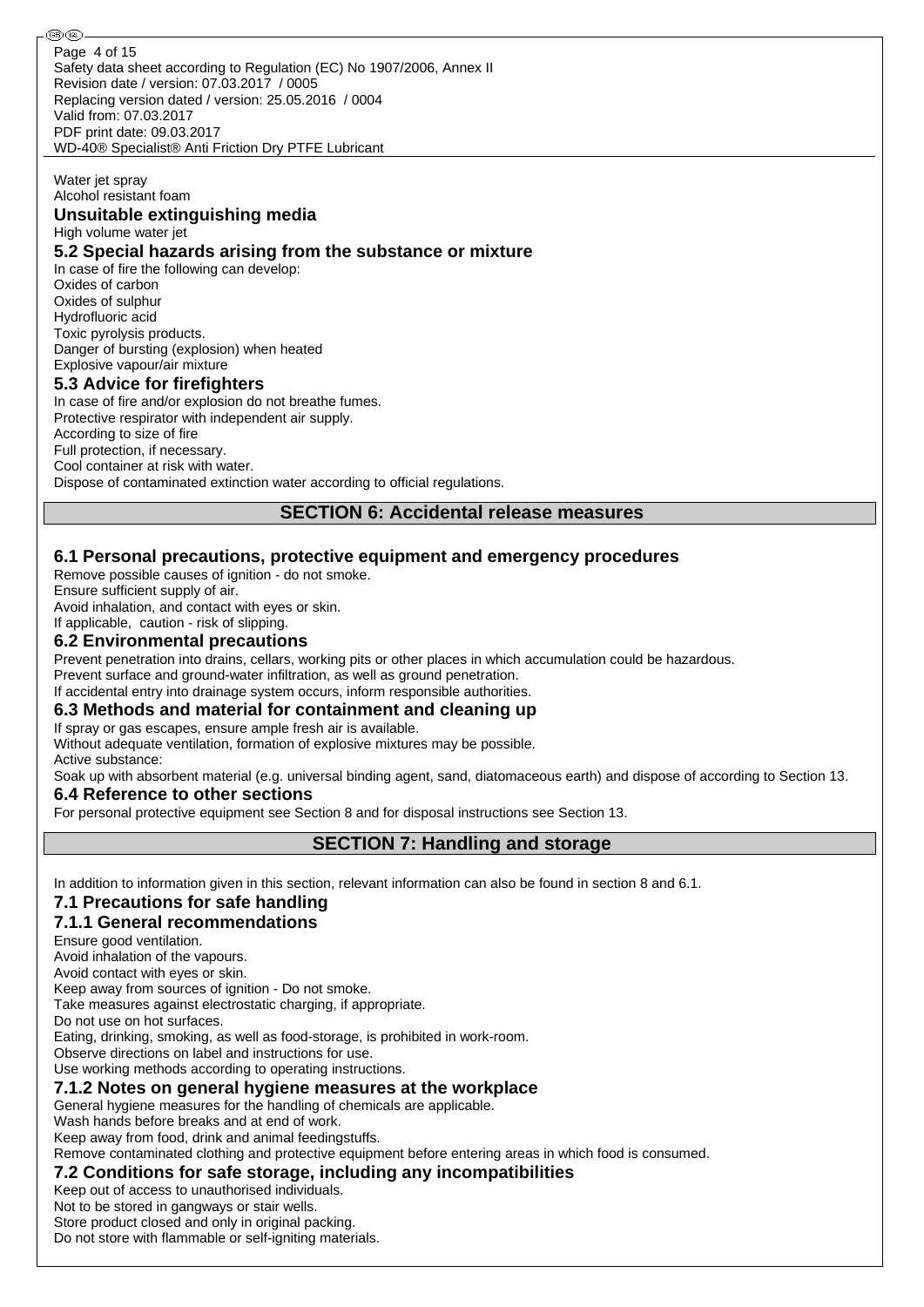**®®** Page 5 of 15Safety data sheet according to Regulation (EC) No 1907/2006, Annex II Revision date / version: 07.03.2017 / 0005 Replacing version dated / version: 25.05.2016 / 0004 Valid from: 07.03.2017 PDF print date: 09.03.2017 WD-40® Specialist® Anti Friction Dry PTFE Lubricant

Observe special regulations for aerosols! Store cool. Keep protected from direct sunlight and temperatures over 50°C. Store in a well ventilated place. Observe special storage conditions. **7.3 Specific end use(s)**

#### No information available at present.

### **SECTION 8: Exposure controls/personal protection**

#### **8.1 Control parameters**

Workplace exposure limit (WEL) of the total hydrocarbon solvent content of the mixture (RCP method according to EH40): 800 mg/m3

| 0    | <b>Chemical Name</b>                          |                            | Hydrocarbons, C7, n-alkanes, isoalkanes, cyclics                                                                                                                                                                                                                                                                                                                                     |                                     |                   | Content %:60-<br>70 |
|------|-----------------------------------------------|----------------------------|--------------------------------------------------------------------------------------------------------------------------------------------------------------------------------------------------------------------------------------------------------------------------------------------------------------------------------------------------------------------------------------|-------------------------------------|-------------------|---------------------|
|      | WEL-TWA: 800 mg/m3                            |                            | WEL-STEL:                                                                                                                                                                                                                                                                                                                                                                            |                                     | ---               |                     |
|      | Monitoring procedures:                        |                            | Draeger - Hydrocarbons 2/a (81 03 581)<br>Draeger - Hydrocarbons 0,1%/c (81 03 571)<br>Compur - KITA-187 S (551 174)                                                                                                                                                                                                                                                                 |                                     |                   |                     |
|      | <b>BMGV: ---</b>                              |                            |                                                                                                                                                                                                                                                                                                                                                                                      | Other information:<br>method, EH40) | (WEL acc. to RCP- |                     |
| ⅏    | <b>Chemical Name</b>                          |                            | Hydrocarbons, C7, n-alkanes, isoalkanes, cyclics                                                                                                                                                                                                                                                                                                                                     |                                     |                   | Content %:60-<br>70 |
|      | OELV-8h: 1200 mg/m3 (AGW)                     |                            | OELV-15min: 2(II) (AGW)                                                                                                                                                                                                                                                                                                                                                              |                                     | ---               |                     |
|      | Monitoring procedures:                        |                            | Draeger - Hydrocarbons 2/a (81 03 581)                                                                                                                                                                                                                                                                                                                                               |                                     |                   |                     |
|      |                                               |                            | Draeger - Hydrocarbons 0,1%/c (81 03 571)                                                                                                                                                                                                                                                                                                                                            |                                     |                   |                     |
| BLV: | $--$                                          |                            | Compur - KITA-187 S (551 174)                                                                                                                                                                                                                                                                                                                                                        | Other information:                  | ---               |                     |
|      |                                               |                            |                                                                                                                                                                                                                                                                                                                                                                                      |                                     |                   |                     |
| ⊛    | <b>Chemical Name</b>                          |                            | Hydrocarbons, C7-C9, isoalkanes                                                                                                                                                                                                                                                                                                                                                      |                                     |                   | Content %:1-5       |
|      | WEL-TWA: 1200 mg/m3<br>Monitoring procedures: |                            | WEL-STEL:<br>- ---<br>Draeger - Hydrocarbons 2/a (81 03 581)                                                                                                                                                                                                                                                                                                                         |                                     | ---               |                     |
|      |                                               |                            | Draeger - Hydrocarbons 0,1%/c (81 03 571)                                                                                                                                                                                                                                                                                                                                            |                                     |                   |                     |
|      |                                               |                            | Compur - KITA-187 S (551 174)                                                                                                                                                                                                                                                                                                                                                        |                                     |                   |                     |
|      | BMGV:<br>$---$                                |                            |                                                                                                                                                                                                                                                                                                                                                                                      | Other information:<br>method, EH40) | (WEL acc. to RCP- |                     |
| (GB) | <b>Chemical Name</b>                          |                            | Distillates (petroleum), hydrotreated light                                                                                                                                                                                                                                                                                                                                          |                                     |                   | Content %:1-5       |
|      | WEL-TWA: $1200$ mg/m3 ( $>=$ C7 normal and    |                            | WEL-STEL:<br>- ---                                                                                                                                                                                                                                                                                                                                                                   |                                     | ---               |                     |
|      | branched chain alkanes)                       |                            |                                                                                                                                                                                                                                                                                                                                                                                      |                                     |                   |                     |
|      | Monitoring procedures:                        | $\blacksquare$             | Draeger - Hydrocarbons 2/a (81 03 581)                                                                                                                                                                                                                                                                                                                                               |                                     |                   |                     |
|      |                                               |                            | Draeger - Hydrocarbons 0,1%/c (81 03 571)                                                                                                                                                                                                                                                                                                                                            |                                     |                   |                     |
|      |                                               |                            | Compur - KITA-187 S (551 174)                                                                                                                                                                                                                                                                                                                                                        |                                     |                   |                     |
|      | BMGV:<br>$\overline{a}$                       |                            |                                                                                                                                                                                                                                                                                                                                                                                      | Other information:                  | $\overline{a}$    |                     |
| ⅏    | <b>Chemical Name</b>                          |                            | Distillates (petroleum), hydrotreated light                                                                                                                                                                                                                                                                                                                                          |                                     |                   | Content %:1-5       |
|      | OELV-8h: 600 mg/m3 (AGW)                      |                            | OELV-15min: 2(II) (AGW)                                                                                                                                                                                                                                                                                                                                                              |                                     | ---               |                     |
|      | Monitoring procedures:                        |                            | Draeger - Hydrocarbons 2/a (81 03 581)                                                                                                                                                                                                                                                                                                                                               |                                     |                   |                     |
|      |                                               |                            | Draeger - Hydrocarbons 0,1%/c (81 03 571)                                                                                                                                                                                                                                                                                                                                            |                                     |                   |                     |
| BLV: | $---$                                         |                            | Compur - KITA-187 S (551 174)                                                                                                                                                                                                                                                                                                                                                        | Other information:                  |                   |                     |
|      |                                               |                            |                                                                                                                                                                                                                                                                                                                                                                                      |                                     |                   |                     |
| ©Đ   | <b>Chemical Name</b>                          | Petroleum gases, liquified |                                                                                                                                                                                                                                                                                                                                                                                      |                                     |                   | Content %:          |
|      | WEL-TWA: 1000 ppm (1750 mg/m3) (Liquefied     |                            | WEL-STEL: 1250 ppm (2180 mg/m3) (Liquefied                                                                                                                                                                                                                                                                                                                                           |                                     | ---               |                     |
|      | petroleum gas (LPG))                          |                            | petroleum gas (LPG))                                                                                                                                                                                                                                                                                                                                                                 |                                     |                   |                     |
|      | Monitoring procedures:<br><b>BMGV: ---</b>    |                            |                                                                                                                                                                                                                                                                                                                                                                                      | Other information:                  |                   |                     |
|      |                                               |                            |                                                                                                                                                                                                                                                                                                                                                                                      |                                     | ---               |                     |
|      | <sup>®</sup> Chemical Name                    | Petroleum gases, liquified |                                                                                                                                                                                                                                                                                                                                                                                      |                                     |                   | Content %:          |
|      | 1000 ppm (1800 mg/m3)<br>OELV-8h:             |                            | 1250 ppm (2250 mg/m3)<br>OELV-15min:                                                                                                                                                                                                                                                                                                                                                 |                                     | ---               |                     |
| BLV: | Monitoring procedures:<br>$\sim$              |                            | $---$                                                                                                                                                                                                                                                                                                                                                                                |                                     |                   |                     |
|      |                                               |                            |                                                                                                                                                                                                                                                                                                                                                                                      | Other information:                  | ---               |                     |
| (GB) |                                               |                            | WEL-TWA = Workplace Exposure Limit - Long-term exposure limit (8-hour TWA (= time weighted average) reference period)<br>EH40. AGW = "Arbeitsplatzgrenzwert" (workplace limit value, Germany).   WEL-STEL = Workplace Exposure Limit - Short-term<br>exposure limit (15-minute reference period).   BMGV = Biological monitoring guidance value EH40. BGW = "Biologischer Grenzwert" |                                     |                   |                     |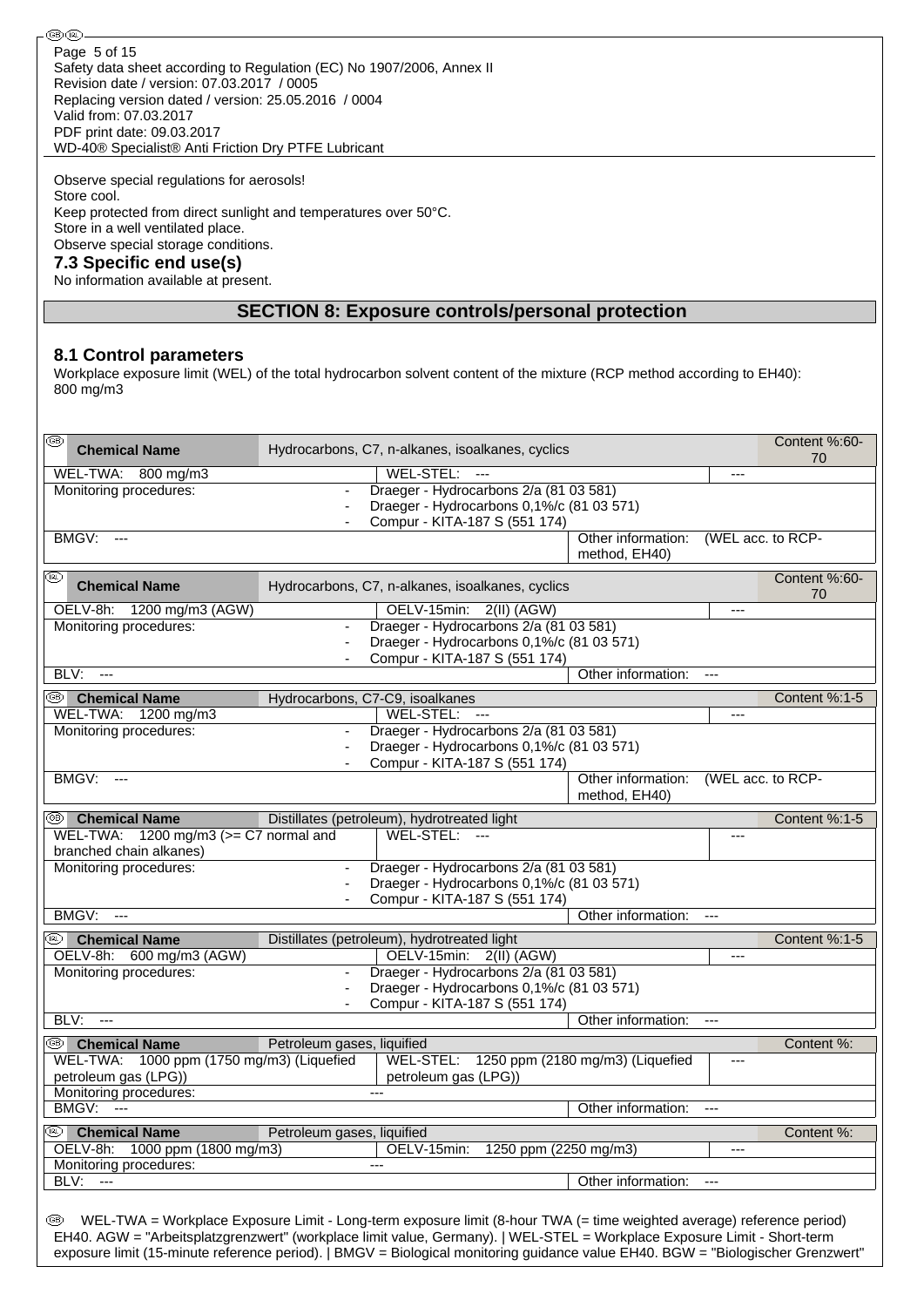(biological limit value, Germany) | Other information: Sen = Capable of causing occupational asthma. Sk = Can be absorbed through skin. Carc = Capable of causing cancer and/or heritable genetic damage.

\*\* = The exposure limit for this substance is repealed through the TRGS 900 (Germany) of January 2006 with the goal of revision.

 OELV-8h = Occupational Exposure Limit Value (8-hour reference period). (IFV) = Inhalable Fraction and Vapour. (I) = Inhalable Fraction. (R) = Respirable Fraction. | OELV-15min = Occupational Exposure Limit Value (15-minute reference period). (IFV) = Inhalable Fraction and Vapour. (I) = Inhalable Fraction. (R) = Respirable Fraction. | BLV = Biological limit value | Other information: Carc1A, Carc1B = carcinogenic substance, Cat. 1A or 1B. Muta1A, Muta1B = mutagenic substance, Cat. 1A or 1B. Repr1A, Repr1B  $=$  Substances known to be toxic for reproduction, Cat. 1A or 1B. Sk = can be absorbed through skin. Asphx = asphyxiant. Sen = Respiratory sensitizer. BOELV = Binding Occupational Exposure Limit Values. IOELV = Indicative Occupational Exposure Limit Values.

| Hydrocarbons, C7, n-alkanes, isoalkanes, cyclics |                                                  |                                |                  |       |               |             |  |  |  |  |  |
|--------------------------------------------------|--------------------------------------------------|--------------------------------|------------------|-------|---------------|-------------|--|--|--|--|--|
| Area of application                              | Exposure route /<br>Environmental<br>compartment | <b>Effect on health</b>        | <b>Descripto</b> | Value | <b>Unit</b>   | <b>Note</b> |  |  |  |  |  |
| Consumer                                         | Human - dermal                                   | Long term, systemic<br>effects | <b>DNEL</b>      | 149   | mg/kg<br>bw/d |             |  |  |  |  |  |
| Consumer                                         | Human - inhalation                               | Long term, systemic<br>effects | <b>DNEL</b>      | 447   | mg/m3         |             |  |  |  |  |  |
| Consumer                                         | Human - oral                                     | Long term, systemic<br>effects | <b>DNEL</b>      | 149   | mg/kg<br>bw/d |             |  |  |  |  |  |
| Workers / employees                              | Human - dermal                                   | Long term, systemic<br>effects | <b>DNEL</b>      | 300   | mg/kg<br>bw/d |             |  |  |  |  |  |
| Workers / employees                              | Human - inhalation                               | Long term, systemic<br>effects | <b>DNEL</b>      | 2085  | mg/m3         |             |  |  |  |  |  |

| Hydrocarbons, C7-C9, isoalkanes |                                                         |                                |                  |       |                 |             |  |  |  |  |  |
|---------------------------------|---------------------------------------------------------|--------------------------------|------------------|-------|-----------------|-------------|--|--|--|--|--|
| Area of application             | <b>Exposure route /</b><br>Environmental<br>compartment | <b>Effect on health</b>        | <b>Descripto</b> | Value | Unit            | <b>Note</b> |  |  |  |  |  |
| Consumer                        | Human - oral                                            | Long term, systemic<br>effects | <b>DNEL</b>      | 699   | mg/kg<br>bw/dav |             |  |  |  |  |  |
| Consumer                        | Human - dermal                                          | Long term, systemic<br>effects | <b>DNEL</b>      | 699   | mg/kg<br>bw/dav |             |  |  |  |  |  |
| Consumer                        | Human - inhalation                                      | Long term, systemic<br>effects | <b>DNEL</b>      | 608   | mg/m3           |             |  |  |  |  |  |
| Workers / employees             | Human - dermal                                          | Long term, systemic<br>effects | <b>DNEL</b>      | 773   | mg/kg<br>bw/dav |             |  |  |  |  |  |
| Workers / employees             | Human - inhalation                                      | Long term, systemic<br>effects | <b>DNEL</b>      | 2035  | mg/m3           |             |  |  |  |  |  |

# **8.2 Exposure controls 8.2.1 Appropriate engineering controls**

Ensure good ventilation. This can be achieved by local suction or general air extraction.

If this is insufficient to maintain the concentration under the WEL or AGW values, suitable breathing protection should be worn. Applies only if maximum permissible exposure values are listed here.

Suitable assessment methods for reviewing the effectiveness of protection measures adopted include metrological and nonmetrological investigative techniques.

These are specified by e.g. EN 14042.

EN 14042 "Workplace atmospheres. Guide for the application and use of procedures for the assessment of exposure to chemical and biological agents".

# **8.2.2 Individual protection measures, such as personal protective equipment**

General hygiene measures for the handling of chemicals are applicable.

Wash hands before breaks and at end of work.

Keep away from food, drink and animal feedingstuffs.

Remove contaminated clothing and protective equipment before entering areas in which food is consumed.

Eye/face protection: With danger of contact with eyes. Tight fitting protective goggles with side protection (EN 166).

Skin protection - Hand protection: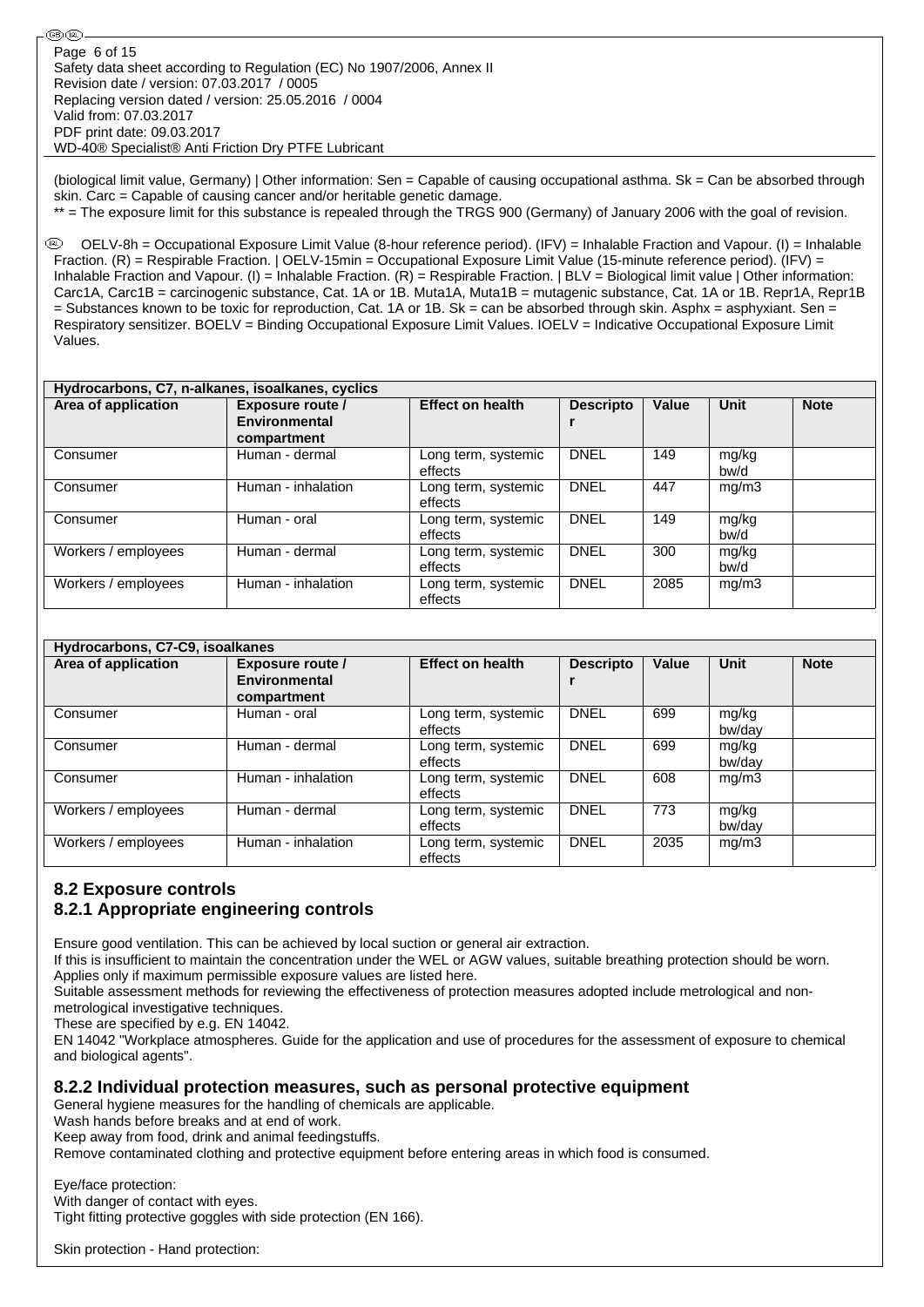Safety data sheet according to Regulation (EC) No 1907/2006, Annex II Revision date / version: 07.03.2017 / 0005 Replacing version dated / version: 25.05.2016 / 0004 Valid from: 07.03.2017 PDF print date: 09.03.2017 WD-40® Specialist® Anti Friction Dry PTFE Lubricant Page 7 of 15

Normally not necessary. with long-term contact: If applicable Protective nitrile gloves (EN 374) Minimum layer thickness in mm: 0,4 Permeation time (penetration time) in minutes:  $= 480$ Protective Viton® / fluoroelastomer gloves (EN 374) Minimum layer thickness in mm:  $0,4$ Permeation time (penetration time) in minutes:  $= 480$ Protective hand cream recommended.

Skin protection - Other: Protective working garments (e.g. safety shoes EN ISO 20345, long-sleeved protective working garments).

Respiratory protection: Normally not necessary. If OES or MEL is exceeded. Filter A2 P2 (EN 14387), code colour brown, white At high concentrations: Respiratory protection appliance (insulation device) (e.g. EN 137 or EN 138) Observe wearing time limitations for respiratory protection equipment.

Thermal hazards: Not applicable

⊛®

Additional information on hand protection - No tests have been performed.

In the case of mixtures, the selection has been made according to the knowledge available and the information about the contents. Selection of materials derived from glove manufacturer's indications.

Final selection of glove material must be made taking the breakthrough times, permeation rates and degradation into account. Selection of a suitable glove depends not only on the material but also on other quality characteristics and varies from manufacturer to manufacturer.

In the case of mixtures, the resistance of glove materials cannot be predicted and must therefore be tested before use. The exact breakthrough time of the glove material can be requested from the protective glove manufacturer and must be observed.

### **8.2.3 Environmental exposure controls**

No information available at present.

## **SECTION 9: Physical and chemical properties**

### **9.1 Information on basic physical and chemical properties**

| Physical state:                          | Aerosol. Active substance: liquid. |
|------------------------------------------|------------------------------------|
| Colour:                                  | Light brown                        |
| Odour:                                   | Hydrocarbons                       |
| Odour threshold:                         | Not determined                     |
| pH-value:                                | n.a.                               |
| Melting point/freezing point:            | Not determined                     |
| Initial boiling point and boiling range: | n.a.                               |
| Flash point:                             | n.a.                               |
| Evaporation rate:                        | Not determined                     |
| Flammability (solid, gas):               | Not determined                     |
| Lower explosive limit:                   | $0.8$ Vol-%                        |
| Upper explosive limit:                   | $9$ Vol-%                          |
| Vapour pressure:                         | Not determined                     |
| Vapour density (air = $1$ ):             | Not determined                     |
| Density:                                 | $0,667$ g/ml                       |
| Bulk density:                            | Not determined                     |
| Solubility(ies):                         | Not determined                     |
| Water solubility:                        | Insoluble                          |
| Partition coefficient (n-octanol/water): | Not determined                     |
| Auto-ignition temperature:               | Not determined                     |
| Decomposition temperature:               | Not determined                     |
| Viscosity:                               | Not determined                     |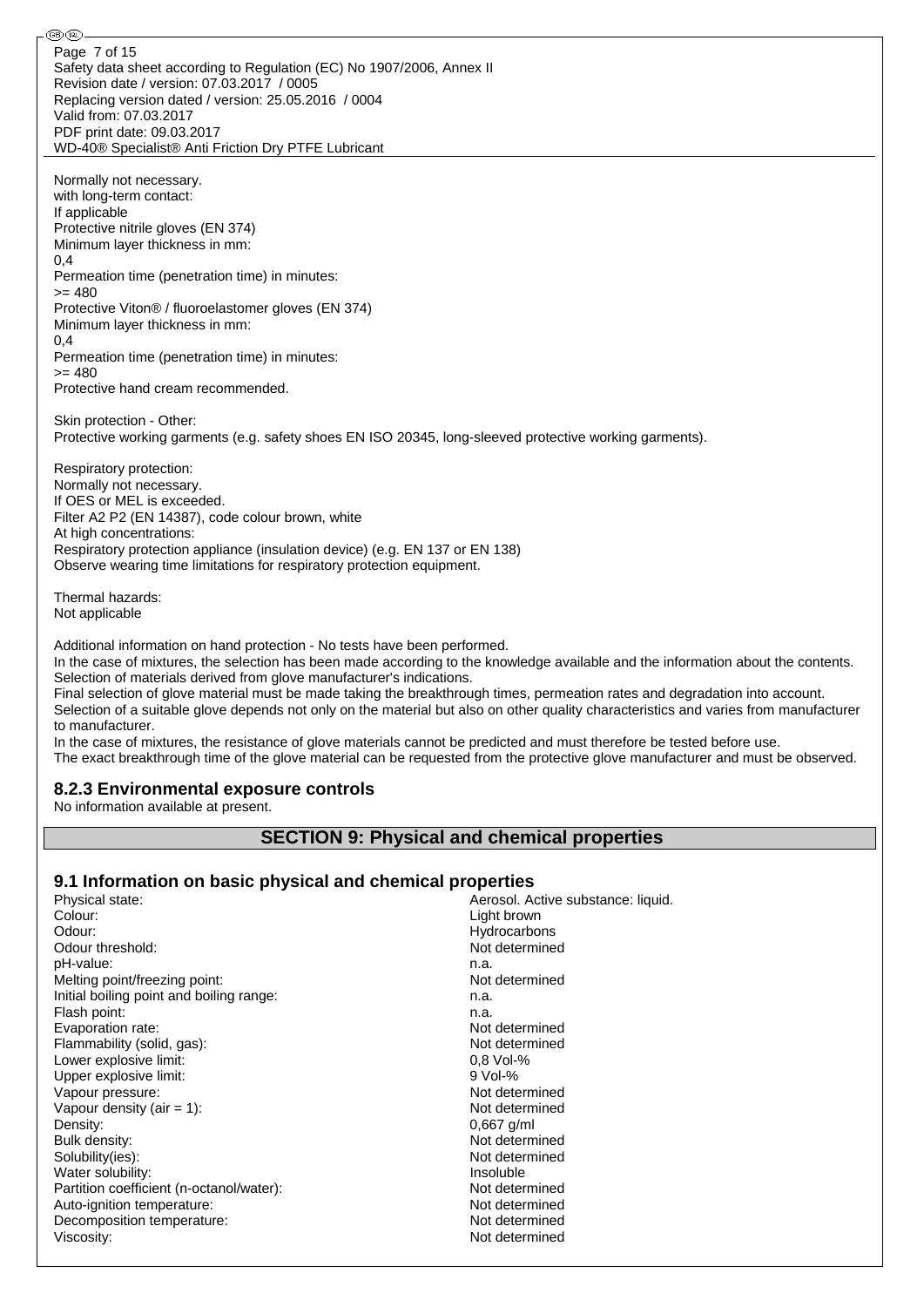Safety data sheet according to Regulation (EC) No 1907/2006, Annex II Revision date / version: 07.03.2017 / 0005 Replacing version dated / version: 25.05.2016 / 0004 Valid from: 07.03.2017 PDF print date: 09.03.2017 WD-40® Specialist® Anti Friction Dry PTFE Lubricant Page 8 of 15

# Oxidising properties: No **9.2 Other information**

Fat solubility / solvent:<br>
Conductivity:<br>
Not determined<br>
Not determined Conductivity:<br>
Surface tension:<br>
Not determined Surface tension: Solvents content: Not determined

### **SECTION 10: Stability and reactivity**

#### **10.1 Reactivity**

The product has not been tested.

**10.2 Chemical stability**

Stable with proper storage and handling.

### **10.3 Possibility of hazardous reactions**

No decomposition if used as intended.

### **10.4 Conditions to avoid**

Heating, open flame, ignition sources Pressure increase will result in danger of bursting.

#### **10.5 Incompatible materials**

Avoid contact with strong oxidizing agents.

## **10.6 Hazardous decomposition products**

No decomposition when used as directed.

### **SECTION 11: Toxicological information**

#### **11.1 Information on toxicological effects**

Possibly more information on health effects, see Section 2.1 (classification).

|                                  | WD-40® Specialist® Anti Friction Dry PTFE Lubricant |       |      |          |                    |                |  |  |  |  |  |
|----------------------------------|-----------------------------------------------------|-------|------|----------|--------------------|----------------|--|--|--|--|--|
| <b>Toxicity / effect</b>         | <b>Endpoint</b>                                     | Value | Unit | Organism | <b>Test method</b> | <b>Notes</b>   |  |  |  |  |  |
| Acute toxicity, by oral route:   |                                                     |       |      |          |                    | n.d.a.         |  |  |  |  |  |
| Acute toxicity, by dermal        |                                                     |       |      |          |                    | n.d.a.         |  |  |  |  |  |
| route:                           |                                                     |       |      |          |                    |                |  |  |  |  |  |
| Acute toxicity, by inhalation:   |                                                     |       |      |          |                    | n.d.a.         |  |  |  |  |  |
| Skin corrosion/irritation:       |                                                     |       |      |          |                    | n.d.a.         |  |  |  |  |  |
| Serious eye                      |                                                     |       |      |          |                    | n.d.a.         |  |  |  |  |  |
| damage/irritation:               |                                                     |       |      |          |                    |                |  |  |  |  |  |
| Respiratory or skin              |                                                     |       |      |          |                    | n.d.a.         |  |  |  |  |  |
| sensitisation:                   |                                                     |       |      |          |                    |                |  |  |  |  |  |
| Germ cell mutagenicity:          |                                                     |       |      |          |                    | n.d.a.         |  |  |  |  |  |
| Carcinogenicity:                 |                                                     |       |      |          |                    | n.d.a.         |  |  |  |  |  |
| Reproductive toxicity:           |                                                     |       |      |          |                    | n.d.a.         |  |  |  |  |  |
| Specific target organ toxicity - |                                                     |       |      |          |                    | n.d.a.         |  |  |  |  |  |
| single exposure (STOT-SE):       |                                                     |       |      |          |                    |                |  |  |  |  |  |
| Specific target organ toxicity - |                                                     |       |      |          |                    | n.d.a.         |  |  |  |  |  |
| repeated exposure (STOT-         |                                                     |       |      |          |                    |                |  |  |  |  |  |
| $RE)$ :                          |                                                     |       |      |          |                    |                |  |  |  |  |  |
| Aspiration hazard:               |                                                     |       |      |          |                    | n.d.a.         |  |  |  |  |  |
| Symptoms:                        |                                                     |       |      |          |                    | n.d.a.         |  |  |  |  |  |
| Other information:               |                                                     |       |      |          |                    | Classification |  |  |  |  |  |
|                                  |                                                     |       |      |          |                    | according to   |  |  |  |  |  |
|                                  |                                                     |       |      |          |                    | calculation    |  |  |  |  |  |
|                                  |                                                     |       |      |          |                    | procedure.     |  |  |  |  |  |

| Hydrocarbons, C7, n-alkanes, isoalkanes, cyclics |                 |       |         |          |                      |              |  |  |  |  |  |
|--------------------------------------------------|-----------------|-------|---------|----------|----------------------|--------------|--|--|--|--|--|
| <b>Toxicity / effect</b>                         | <b>Endpoint</b> | Value | Unit    | Organism | <b>Test method</b>   | <b>Notes</b> |  |  |  |  |  |
| Acute toxicity, by oral route:                   | LD50            | >5840 | mg/kg   | Rat      | OECD 401 (Acute      | Analogous    |  |  |  |  |  |
|                                                  |                 |       |         |          | Oral Toxicity)       | conclusion   |  |  |  |  |  |
| Acute toxicity, by dermal                        | LD50            | >2920 | mg/kg   | Rat      | OECD 402 (Acute      | Analogous    |  |  |  |  |  |
| route:                                           |                 |       |         |          | Dermal Toxicity)     | conclusion   |  |  |  |  |  |
| Acute toxicity, by inhalation:                   | LC50            | >23.3 | mg/l/4h | Rat      | OECD 403 (Acute      | Analogous    |  |  |  |  |  |
|                                                  |                 |       |         |          | Inhalation Toxicity) | conclusion   |  |  |  |  |  |

Explosive properties: Product is not explosive. Possible build up of explosive/highly flammable vapour/air mixture.

Not determined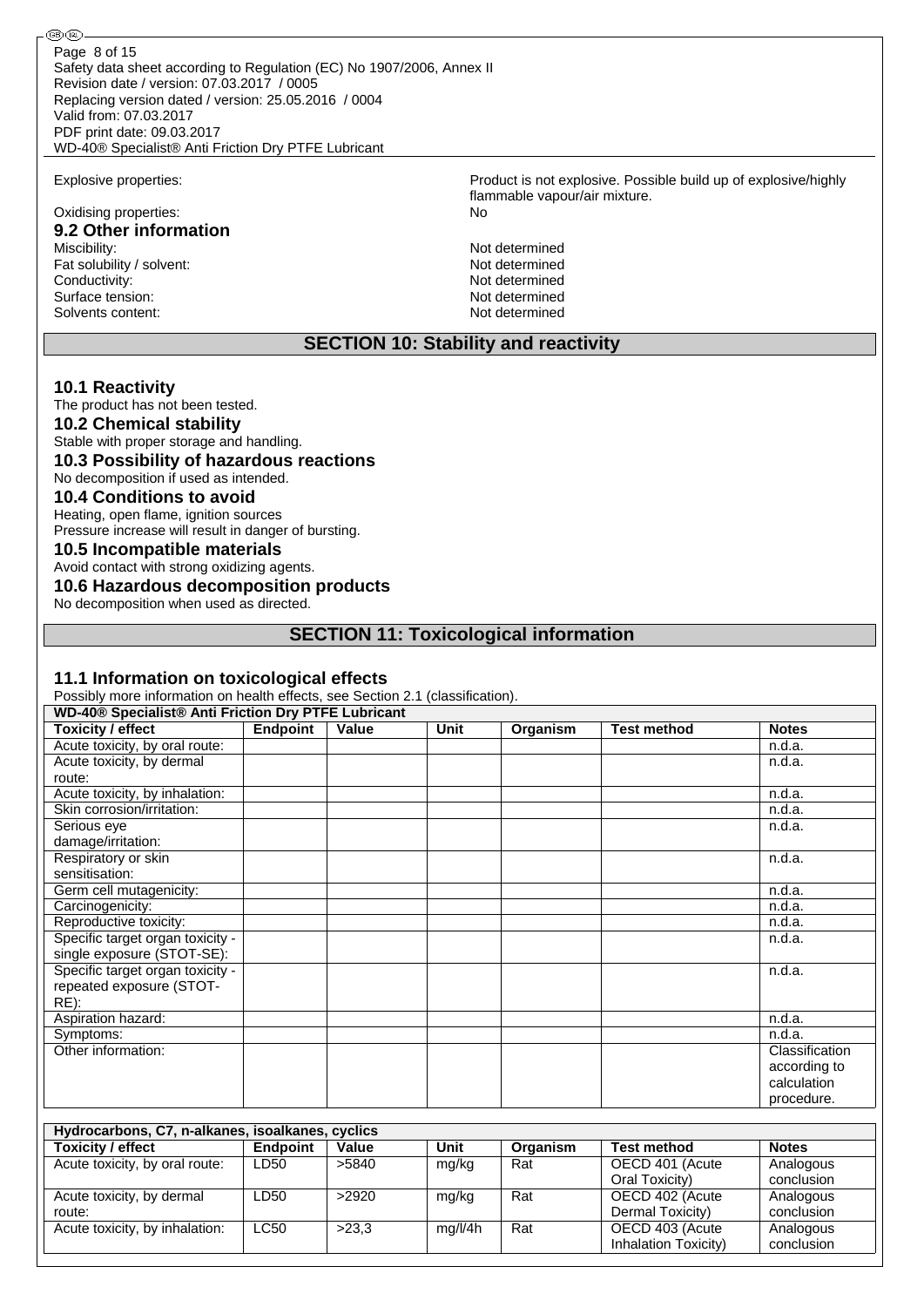| ை<br>இலை                                                                                                                                                                                                                                                                                                   |                 |       |       |            |                                                                                                   |                                                                                                                                                                                                            |
|------------------------------------------------------------------------------------------------------------------------------------------------------------------------------------------------------------------------------------------------------------------------------------------------------------|-----------------|-------|-------|------------|---------------------------------------------------------------------------------------------------|------------------------------------------------------------------------------------------------------------------------------------------------------------------------------------------------------------|
| Page 9 of 15<br>Safety data sheet according to Regulation (EC) No 1907/2006, Annex II<br>Revision date / version: 07.03.2017 / 0005<br>Replacing version dated / version: 25.05.2016 / 0004<br>Valid from: 07.03.2017<br>PDF print date: 09.03.2017<br>WD-40® Specialist® Anti Friction Dry PTFE Lubricant |                 |       |       |            |                                                                                                   |                                                                                                                                                                                                            |
| Skin corrosion/irritation:                                                                                                                                                                                                                                                                                 |                 |       |       | Rabbit     | OECD 404 (Acute<br>Dermal<br>Irritation/Corrosion)                                                | Irritant                                                                                                                                                                                                   |
| Serious eye                                                                                                                                                                                                                                                                                                |                 |       |       | Rabbit     |                                                                                                   | Not irritant                                                                                                                                                                                               |
| damage/irritation:<br>Respiratory or skin                                                                                                                                                                                                                                                                  |                 |       |       | Guinea pig | OECD 406 (Skin                                                                                    | No (skin                                                                                                                                                                                                   |
| sensitisation:<br>Germ cell mutagenicity:                                                                                                                                                                                                                                                                  |                 |       |       |            | Sensitisation)<br>OECD 476 (In Vitro<br>Mammalian Cell Gene                                       | contact)<br>Negative                                                                                                                                                                                       |
| Carcinogenicity:                                                                                                                                                                                                                                                                                           |                 |       |       |            | <b>Mutation Test)</b>                                                                             | Negative                                                                                                                                                                                                   |
| Reproductive toxicity:                                                                                                                                                                                                                                                                                     | <b>NOAEL</b>    | 9000  | ppm   | Rat        | OECD 416 (Two-<br>generation<br><b>Reproduction Toxicity</b><br>Study)                            | Negative                                                                                                                                                                                                   |
| Aspiration hazard:                                                                                                                                                                                                                                                                                         |                 |       |       |            |                                                                                                   | Yes                                                                                                                                                                                                        |
| Symptoms:                                                                                                                                                                                                                                                                                                  |                 |       |       |            |                                                                                                   | drowsiness,<br>unconsciousnes<br>S,<br>heart/circulatory<br>disorders,<br>headaches,<br>cramps,<br>drowsiness,<br>mucous<br>membrane<br>irritation,<br>dizziness,<br>nausea and<br>vomiting.,<br>diarrhoea |
|                                                                                                                                                                                                                                                                                                            |                 |       |       |            |                                                                                                   |                                                                                                                                                                                                            |
| Hydrocarbons, C7-C9, isoalkanes                                                                                                                                                                                                                                                                            |                 |       |       |            |                                                                                                   |                                                                                                                                                                                                            |
| <b>Toxicity / effect</b>                                                                                                                                                                                                                                                                                   | <b>Endpoint</b> | Value | Unit  | Organism   | <b>Test method</b>                                                                                | <b>Notes</b>                                                                                                                                                                                               |
| Acute toxicity, by oral route:                                                                                                                                                                                                                                                                             | LD50            | >5000 | mg/kg | Rat        | OECD 401 (Acute<br>Oral Toxicity)                                                                 |                                                                                                                                                                                                            |
| Acute toxicity, by dermal<br>route:                                                                                                                                                                                                                                                                        | LD50            | >2000 | mg/kg | Rabbit     | OECD 402 (Acute<br>Dermal Toxicity)                                                               |                                                                                                                                                                                                            |
| Acute toxicity, by inhalation:                                                                                                                                                                                                                                                                             | LC50            | >9,4  | mg/l  | Rat        | OECD 403 (Acute<br>Inhalation Toxicity)                                                           | Aerosol                                                                                                                                                                                                    |
| Skin corrosion/irritation:                                                                                                                                                                                                                                                                                 |                 |       |       | Rabbit     | OECD 404 (Acute<br>Dermal<br>Irritation/Corrosion)                                                | Irritant                                                                                                                                                                                                   |
| Serious eye<br>damage/irritation:                                                                                                                                                                                                                                                                          |                 |       |       | Rabbit     | OECD 405 (Acute<br>Eye<br>Irritation/Corrosion)                                                   | Not irritant                                                                                                                                                                                               |
| Respiratory or skin<br>sensitisation:                                                                                                                                                                                                                                                                      |                 |       |       | Guinea pig | OECD 406 (Skin<br>Sensitisation)                                                                  | Not sensitizising                                                                                                                                                                                          |
| Germ cell mutagenicity:                                                                                                                                                                                                                                                                                    |                 |       |       |            | OECD 471 (Bacterial<br><b>Reverse Mutation</b><br>Test)                                           | Negative                                                                                                                                                                                                   |
| Germ cell mutagenicity:                                                                                                                                                                                                                                                                                    |                 |       |       |            | OECD 471 (Bacterial<br><b>Reverse Mutation</b><br>Test)                                           | Negative                                                                                                                                                                                                   |
| Germ cell mutagenicity:                                                                                                                                                                                                                                                                                    |                 |       |       | Rat        | OECD 478 (Genetic<br>Toxicology - Rodent<br>dominant Lethal Test)                                 | Negative                                                                                                                                                                                                   |
| Germ cell mutagenicity:<br>Reproductive toxicity:                                                                                                                                                                                                                                                          | <b>NOAEL</b>    | 9000  | ppm   | Rat<br>Rat | OECD 478 (Genetic<br>Toxicology - Rodent<br>dominant Lethal Test)<br>OECD 416 (Two-<br>generation | Negative<br>Negative                                                                                                                                                                                       |
|                                                                                                                                                                                                                                                                                                            |                 |       |       |            | <b>Reproduction Toxicity</b><br>Study)                                                            |                                                                                                                                                                                                            |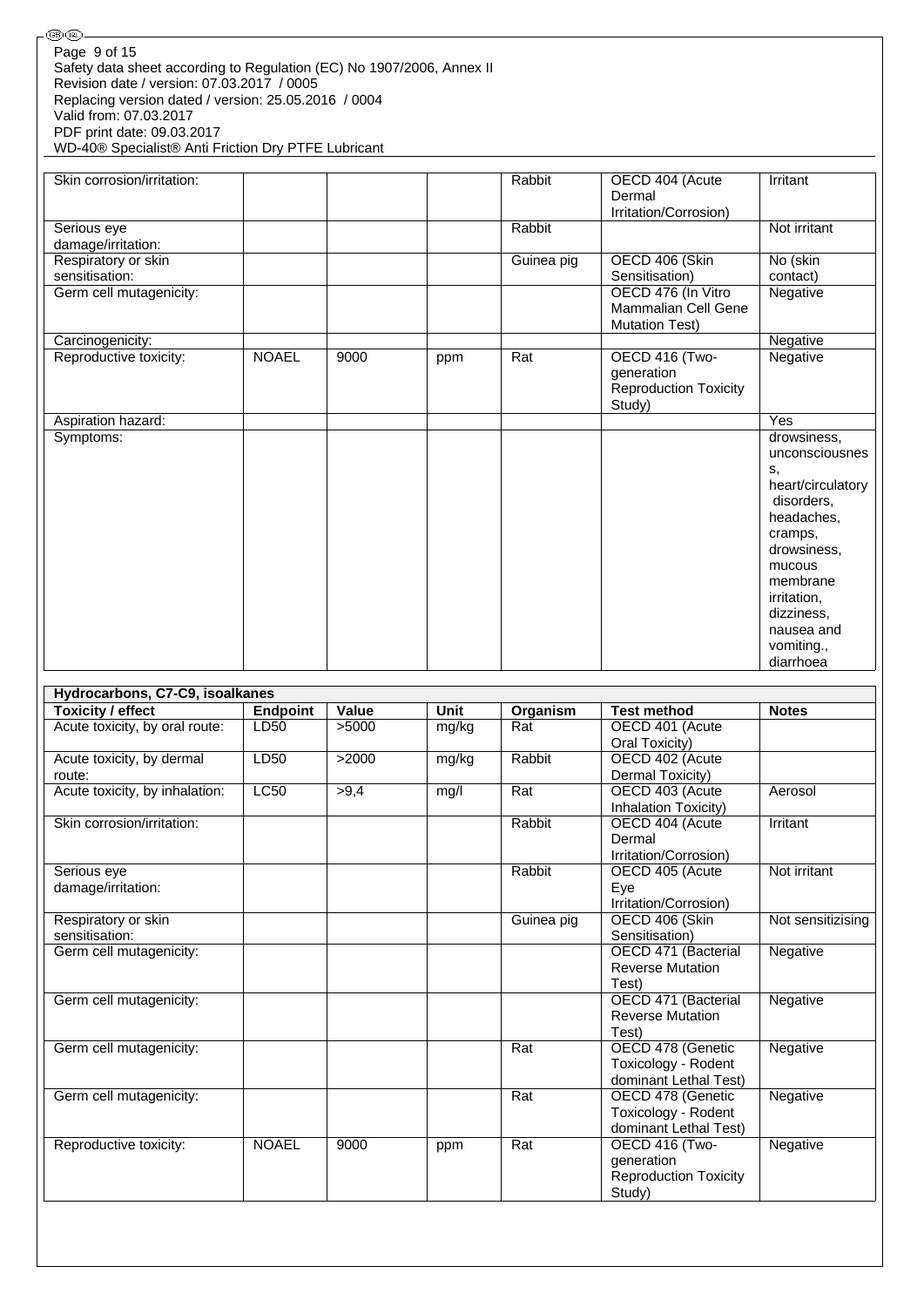| <b>⑥ጪ</b>                                                                                                                                    |                                |                 |             |             |             |                                           |        |                                                          |                                                              |
|----------------------------------------------------------------------------------------------------------------------------------------------|--------------------------------|-----------------|-------------|-------------|-------------|-------------------------------------------|--------|----------------------------------------------------------|--------------------------------------------------------------|
| Page 10 of 15<br>Safety data sheet according to Regulation (EC) No 1907/2006, Annex II<br>Revision date / version: 07.03.2017 / 0005         |                                |                 |             |             |             |                                           |        |                                                          |                                                              |
| Replacing version dated / version: 25.05.2016 / 0004<br>Valid from: 07.03.2017<br>PDF print date: 09.03.2017                                 |                                |                 |             |             |             |                                           |        |                                                          |                                                              |
| WD-40® Specialist® Anti Friction Dry PTFE Lubricant                                                                                          |                                |                 |             |             |             |                                           |        |                                                          |                                                              |
| Specific target organ toxicity -<br>repeated exposure (STOT-<br>$RE)$ :                                                                      |                                | <b>NOAEC</b>    | 1200        |             | ppm         | Rat                                       | Study) | OECD 413<br>(Subchronic Inhalation<br>Toxicity - 90-Day  | Negative                                                     |
| Aspiration hazard:                                                                                                                           |                                |                 |             |             |             |                                           |        |                                                          | Yes                                                          |
| Symptoms:                                                                                                                                    |                                |                 |             |             |             |                                           |        |                                                          | headaches,<br>mucous<br>membrane<br>irritation,<br>dizziness |
| Distillates (petroleum), hydrotreated light                                                                                                  |                                |                 |             |             |             |                                           |        |                                                          |                                                              |
| <b>Toxicity / effect</b>                                                                                                                     |                                | <b>Endpoint</b> | Value       |             | <b>Unit</b> | Organism                                  |        | <b>Test method</b>                                       | <b>Notes</b>                                                 |
| Aspiration hazard:                                                                                                                           |                                |                 |             |             |             |                                           |        |                                                          | Yes                                                          |
| Petroleum gases, liquified                                                                                                                   |                                |                 |             |             |             |                                           |        |                                                          |                                                              |
| <b>Toxicity / effect</b>                                                                                                                     |                                | <b>Endpoint</b> | Value       |             | <b>Unit</b> | Organism                                  |        | <b>Test method</b>                                       | <b>Notes</b>                                                 |
| Acute toxicity, by inhalation:                                                                                                               |                                | <b>LC50</b>     | >5          |             | mg/l        |                                           |        |                                                          |                                                              |
| Skin corrosion/irritation:                                                                                                                   |                                |                 |             |             |             |                                           |        |                                                          | Not irritant                                                 |
| Serious eye                                                                                                                                  |                                |                 |             |             |             |                                           |        |                                                          | Not irritant                                                 |
| damage/irritation:                                                                                                                           |                                |                 |             |             |             |                                           |        |                                                          |                                                              |
|                                                                                                                                              |                                |                 |             |             |             |                                           |        |                                                          |                                                              |
|                                                                                                                                              |                                |                 |             |             |             | <b>SECTION 12: Ecological information</b> |        |                                                          |                                                              |
|                                                                                                                                              |                                |                 |             |             |             |                                           |        |                                                          |                                                              |
| Possibly more information on environmental effects, see Section 2.1 (classification).<br>WD-40® Specialist® Anti Friction Dry PTFE Lubricant |                                |                 |             |             |             |                                           |        |                                                          |                                                              |
| <b>Toxicity / effect</b>                                                                                                                     | <b>Endpoint</b>                |                 | <b>Time</b> | Value       | Unit        | Organism                                  |        | <b>Test method</b>                                       | <b>Notes</b>                                                 |
| 12.1. Toxicity to fish:                                                                                                                      |                                |                 |             |             |             |                                           |        |                                                          | n.d.a.                                                       |
| 12.1. Toxicity to<br>daphnia:                                                                                                                |                                |                 |             |             |             |                                           |        |                                                          | n.d.a.                                                       |
| 12.1. Toxicity to algae:                                                                                                                     |                                |                 |             |             |             |                                           |        |                                                          | n.d.a.                                                       |
| 12.2. Persistence and                                                                                                                        |                                |                 |             |             |             |                                           |        |                                                          | <b>Isolate</b> as                                            |
| degradability:                                                                                                                               |                                |                 |             |             |             |                                           |        |                                                          | much as<br>possible with<br>an oil separator.                |
| 12.3. Bioaccumulative                                                                                                                        |                                |                 |             |             |             |                                           |        |                                                          | n.d.a.                                                       |
| potential:                                                                                                                                   |                                |                 |             |             |             |                                           |        |                                                          |                                                              |
| 12.4. Mobility in soil:                                                                                                                      |                                |                 |             |             |             |                                           |        |                                                          | n.d.a.                                                       |
| 12.5. Results of PBT<br>and vPvB assessment                                                                                                  |                                |                 |             |             |             |                                           |        |                                                          | n.d.a.                                                       |
| 12.6. Other adverse                                                                                                                          |                                |                 |             |             |             |                                           |        |                                                          | n.d.a.                                                       |
| effects:                                                                                                                                     |                                |                 |             |             |             |                                           |        |                                                          |                                                              |
|                                                                                                                                              |                                |                 |             |             |             |                                           |        |                                                          |                                                              |
| Hydrocarbons, C7, n-alkanes, isoalkanes, cyclics<br><b>Toxicity / effect</b>                                                                 | <b>Endpoint</b>                |                 | <b>Time</b> | Value       | <b>Unit</b> | Organism                                  |        | <b>Test method</b>                                       | <b>Notes</b>                                                 |
| 12.1. Toxicity to fish:                                                                                                                      | <b>LC50</b>                    | 96h             |             | 13,4        | mg/l        | Oncorhynchus                              |        |                                                          |                                                              |
|                                                                                                                                              |                                |                 |             |             |             | mykiss                                    |        |                                                          |                                                              |
| 12.1. Toxicity to                                                                                                                            | <b>EL50</b>                    | 48h             |             | 3,2         | mg/l        | Daphnia magna                             |        |                                                          |                                                              |
| daphnia:                                                                                                                                     |                                |                 |             |             |             |                                           |        |                                                          |                                                              |
| 12.1. Toxicity to algae:                                                                                                                     | EC50                           | 72h             |             | $10 - 30$   | mg/l        | Pseudokirchnerie                          |        |                                                          |                                                              |
| 12.1. Toxicity to algae:                                                                                                                     | <b>NOELR</b>                   | 72h             |             | 10          | mg/l        | lla subcapitata<br>Pseudokirchnerie       |        |                                                          |                                                              |
| 12.2. Persistence and                                                                                                                        |                                |                 |             |             |             | lla subcapitata                           |        |                                                          | Readily                                                      |
| degradability:                                                                                                                               |                                |                 |             |             |             |                                           |        |                                                          | biodegradable                                                |
| Water solubility:                                                                                                                            |                                |                 |             | 2,6         | mg/l        |                                           |        |                                                          | $25^{\circ}$ C                                               |
| Hydrocarbons, C7-C9, isoalkanes                                                                                                              |                                |                 |             |             |             |                                           |        |                                                          |                                                              |
| <b>Toxicity / effect</b>                                                                                                                     | <b>Endpoint</b>                |                 | <b>Time</b> | Value       | <b>Unit</b> | Organism                                  |        | <b>Test method</b>                                       | <b>Notes</b>                                                 |
| 12.1. Toxicity to fish:<br>12.1. Toxicity to                                                                                                 | LC <sub>0</sub><br><b>EL50</b> | 48h             |             | 0,11<br>2,4 | mg/l        | Oncorhynchus<br>mykiss<br>Daphnia magna   |        | <b>OECD 203</b><br>(Fish, Acute<br><b>Toxicity Test)</b> |                                                              |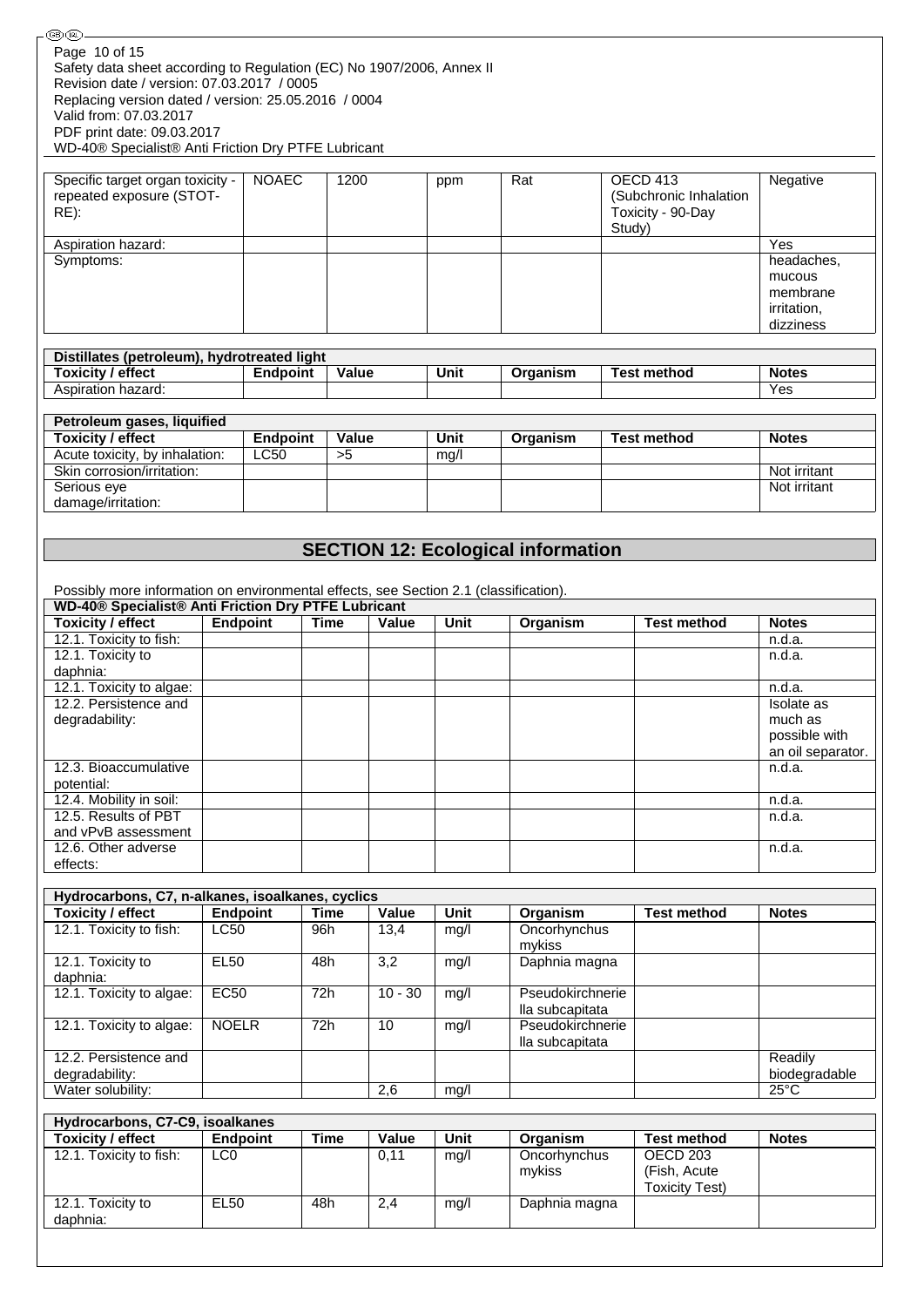#### ௵ Page 11 of 15Safety data sheet according to Regulation (EC) No 1907/2006, Annex II Revision date / version: 07.03.2017 / 0005 Replacing version dated / version: 25.05.2016 / 0004 Valid from: 07.03.2017 PDF print date: 09.03.2017 WD-40® Specialist® Anti Friction Dry PTFE Lubricant

| 12.1. Toxicity to<br>daphnia:           | <b>EC50</b> | 21d | 0,23  | mq/l | Daphnia magna                       | OECD <sub>211</sub><br>(Daphnia magna<br>Reproduction<br>Test)                           |                                               |
|-----------------------------------------|-------------|-----|-------|------|-------------------------------------|------------------------------------------------------------------------------------------|-----------------------------------------------|
| 12.1. Toxicity to algae:                | <b>EL50</b> | 72h | 12    | mg/l | Pseudokirchnerie<br>lla subcapitata | OECD <sub>201</sub><br>(Alga, Growth<br>Inhibition Test)                                 |                                               |
| 12.2. Persistence and<br>degradability: |             | 28d | 22    | $\%$ |                                     |                                                                                          | Hardly<br>biodegradable                       |
| 12.2. Persistence and<br>degradability: |             | 28d | 22    | $\%$ |                                     | <b>OECD 301 F</b><br>(Ready<br>Biodegradability -<br>Manometric<br>Respirometry<br>Test) | Not readily but<br>inherent<br>biodegradable. |
| Other organisms:                        | <b>EL50</b> | 48h | 28,48 | mq/l | Tetrahymen<br>pyriformis            |                                                                                          |                                               |

| Petroleum gases, liquified |                 |      |              |      |          |             |              |  |  |  |  |  |
|----------------------------|-----------------|------|--------------|------|----------|-------------|--------------|--|--|--|--|--|
| Toxicity / effect          | <b>Endpoint</b> | Time | <b>Value</b> | Unit | Organism | Test method | <b>Notes</b> |  |  |  |  |  |
| 12.3. Bioaccumulative      |                 |      |              |      |          |             | No           |  |  |  |  |  |
| potential:                 |                 |      |              |      |          |             |              |  |  |  |  |  |

# **SECTION 13: Disposal considerations**

## **13.1 Waste treatment methods**

## **For the substance / mixture / residual amounts**

#### EC disposal code no.:

The waste codes are recommendations based on the scheduled use of this product. Owing to the user's specific conditions for use and disposal, other waste codes may be allocated under certain circumstances. (2014/955/EU) 07 06 04 other organic solvents, washing liquids and mother liquors Recommendation: Sewage disposal shall be discouraged. Pay attention to local and national official regulations. Take full aerosol cans to problem waste collection. Take emptied aerosol cans to valuable material collection. **For contaminated packing material** Pay attention to local and national official regulations. Recommendation: Do not perforate, cut up or weld uncleaned container. **Recycling** 

15 01 04 metallic packaging

# **SECTION 14: Transport information**

| <b>General statements</b>           |                           |  |
|-------------------------------------|---------------------------|--|
| 14.1. UN number:                    | 1950                      |  |
| Transport by road/by rail (ADR/RID) |                           |  |
| 14.2. UN proper shipping name:      |                           |  |
| UN 1950 AEROSOLS                    |                           |  |
| 14.3. Transport hazard class(es):   | 2.1                       |  |
| 14.4. Packing group:                |                           |  |
| Classification code:                | 5F                        |  |
| LQ:                                 | 1 I                       |  |
| 14.5. Environmental hazards:        | environmentally hazardous |  |
| Tunnel restriction code:            | D                         |  |
| <b>Transport by sea (IMDG-code)</b> |                           |  |
| 14.2. UN proper shipping name:      |                           |  |
| AEROSOLS (NAPHTHA (PETROLEUM))      |                           |  |
| 14.3. Transport hazard class(es):   | 2.1                       |  |
| 14.4. Packing group:                |                           |  |
| EmS:                                | $F-D$ , S-U               |  |
| Marine Pollutant:                   | Yes                       |  |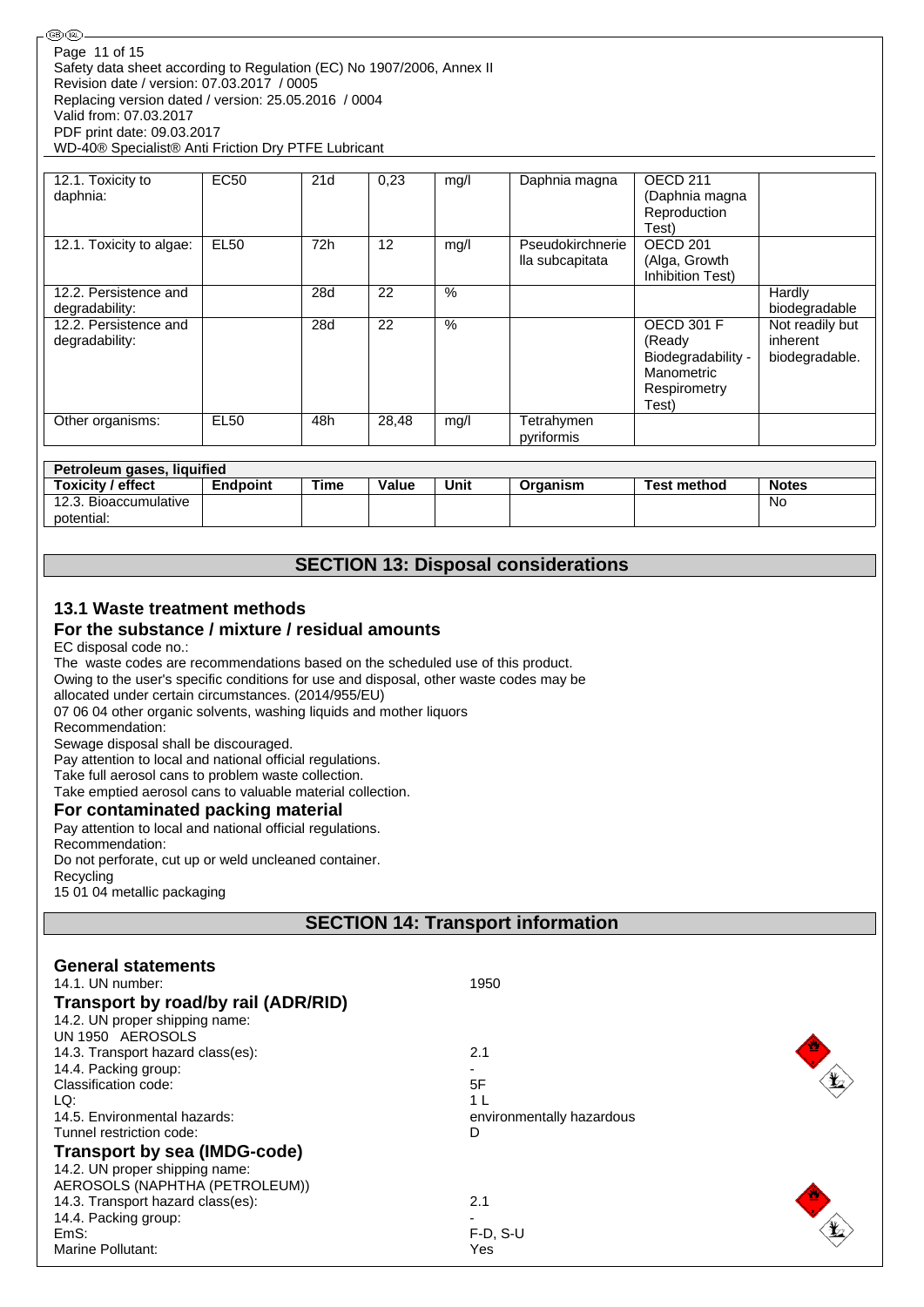| ை (ொ                                                                                                                                       |                                                                                                     |  |  |
|--------------------------------------------------------------------------------------------------------------------------------------------|-----------------------------------------------------------------------------------------------------|--|--|
| Page 12 of 15                                                                                                                              |                                                                                                     |  |  |
| Safety data sheet according to Regulation (EC) No 1907/2006, Annex II                                                                      |                                                                                                     |  |  |
| Revision date / version: 07.03.2017 / 0005                                                                                                 |                                                                                                     |  |  |
| Replacing version dated / version: 25.05.2016 / 0004<br>Valid from: 07.03.2017                                                             |                                                                                                     |  |  |
| PDF print date: 09.03.2017                                                                                                                 |                                                                                                     |  |  |
| WD-40® Specialist® Anti Friction Dry PTFE Lubricant                                                                                        |                                                                                                     |  |  |
|                                                                                                                                            |                                                                                                     |  |  |
| 14.5. Environmental hazards:                                                                                                               | environmentally hazardous                                                                           |  |  |
| <b>Transport by air (IATA)</b>                                                                                                             |                                                                                                     |  |  |
| 14.2. UN proper shipping name:                                                                                                             |                                                                                                     |  |  |
| Aerosols, flammable                                                                                                                        |                                                                                                     |  |  |
| 14.3. Transport hazard class(es):                                                                                                          | 2.1                                                                                                 |  |  |
| 14.4. Packing group:                                                                                                                       |                                                                                                     |  |  |
| 14.5. Environmental hazards:                                                                                                               | Not applicable                                                                                      |  |  |
| 14.6. Special precautions for user                                                                                                         |                                                                                                     |  |  |
| Persons employed in transporting dangerous goods must be trained.<br>All persons involved in transporting must observe safety regulations. |                                                                                                     |  |  |
| Precautions must be taken to prevent damage.                                                                                               |                                                                                                     |  |  |
| 14.7. Transport in bulk according to Annex II of MARPOL and the IBC Code                                                                   |                                                                                                     |  |  |
| Freighted as packaged goods rather than in bulk, therefore not applicable.                                                                 |                                                                                                     |  |  |
| Minimum amount regulations have not been taken into account.                                                                               |                                                                                                     |  |  |
| Danger code and packing code on request.                                                                                                   |                                                                                                     |  |  |
| Comply with special provisions.                                                                                                            |                                                                                                     |  |  |
|                                                                                                                                            |                                                                                                     |  |  |
|                                                                                                                                            | <b>SECTION 15: Regulatory information</b>                                                           |  |  |
|                                                                                                                                            |                                                                                                     |  |  |
|                                                                                                                                            | 15.1 Safety, health and environmental regulations/legislation specific for the substance or mixture |  |  |
| Observe restrictions:                                                                                                                      |                                                                                                     |  |  |
| Comply with trade association/occupational health regulations.                                                                             |                                                                                                     |  |  |
| Directive 2010/75/EU (VOC):                                                                                                                | 636,32 g/l                                                                                          |  |  |
|                                                                                                                                            |                                                                                                     |  |  |
| REGULATION (EC) No 648/2004                                                                                                                |                                                                                                     |  |  |
| n.a.                                                                                                                                       |                                                                                                     |  |  |
|                                                                                                                                            |                                                                                                     |  |  |
| Observe youth employment law (German regulation).                                                                                          |                                                                                                     |  |  |
| 15.2 Chemical safety assessment                                                                                                            |                                                                                                     |  |  |
| A chemical safety assessment is not provided for mixtures.                                                                                 |                                                                                                     |  |  |
|                                                                                                                                            |                                                                                                     |  |  |
| <b>SECTION 16: Other information</b>                                                                                                       |                                                                                                     |  |  |
|                                                                                                                                            |                                                                                                     |  |  |
| <b>EU F0054</b>                                                                                                                            |                                                                                                     |  |  |
| <b>Revised sections:</b>                                                                                                                   | 2,16                                                                                                |  |  |
| These details refer to the product as it is delivered.                                                                                     |                                                                                                     |  |  |
| Employee instruction/training in handling hazardous materials is required.<br>Employee training in handling dangerous goods is required.   |                                                                                                     |  |  |
|                                                                                                                                            |                                                                                                     |  |  |
| Classification and processes used to derive the classification of the mixture in accordance with                                           |                                                                                                     |  |  |
| the ordinance (EG) 1272/2008 (CLP):                                                                                                        |                                                                                                     |  |  |
|                                                                                                                                            |                                                                                                     |  |  |
| <b>Classification in accordance with regulation</b>                                                                                        | <b>Evaluation method used</b>                                                                       |  |  |
| (EC) No. 1272/2008 (CLP)                                                                                                                   |                                                                                                     |  |  |
| Skin Irrit. 2, H315                                                                                                                        | Classification according to calculation procedure.                                                  |  |  |
| <b>STOT SE 3, H336</b>                                                                                                                     | Classification according to calculation procedure.                                                  |  |  |
|                                                                                                                                            |                                                                                                     |  |  |
| Aquatic Chronic 2, H411                                                                                                                    | Classification according to calculation procedure.                                                  |  |  |
| Aerosol 1, H222                                                                                                                            | Classification according to calculation procedure.                                                  |  |  |
| Asp. Tox. 1, H304                                                                                                                          | Classification according to calculation procedure.                                                  |  |  |
| Aerosol 1, H229                                                                                                                            | Classification based on the form or physical state.                                                 |  |  |
|                                                                                                                                            |                                                                                                     |  |  |
| The following phrases represent the posted Hazard Class and Risk Category Code (GHS/CLP) of the product and the constituents               |                                                                                                     |  |  |

(specified in Section 2 and 3). H225 Highly flammable liquid and vapour.

H226 Flammable liquid and vapour.

H304 May be fatal if swallowed and enters airways.

H315 Causes skin irritation.

H336 May cause drowsiness or dizziness.

H411 Toxic to aquatic life with long lasting effects.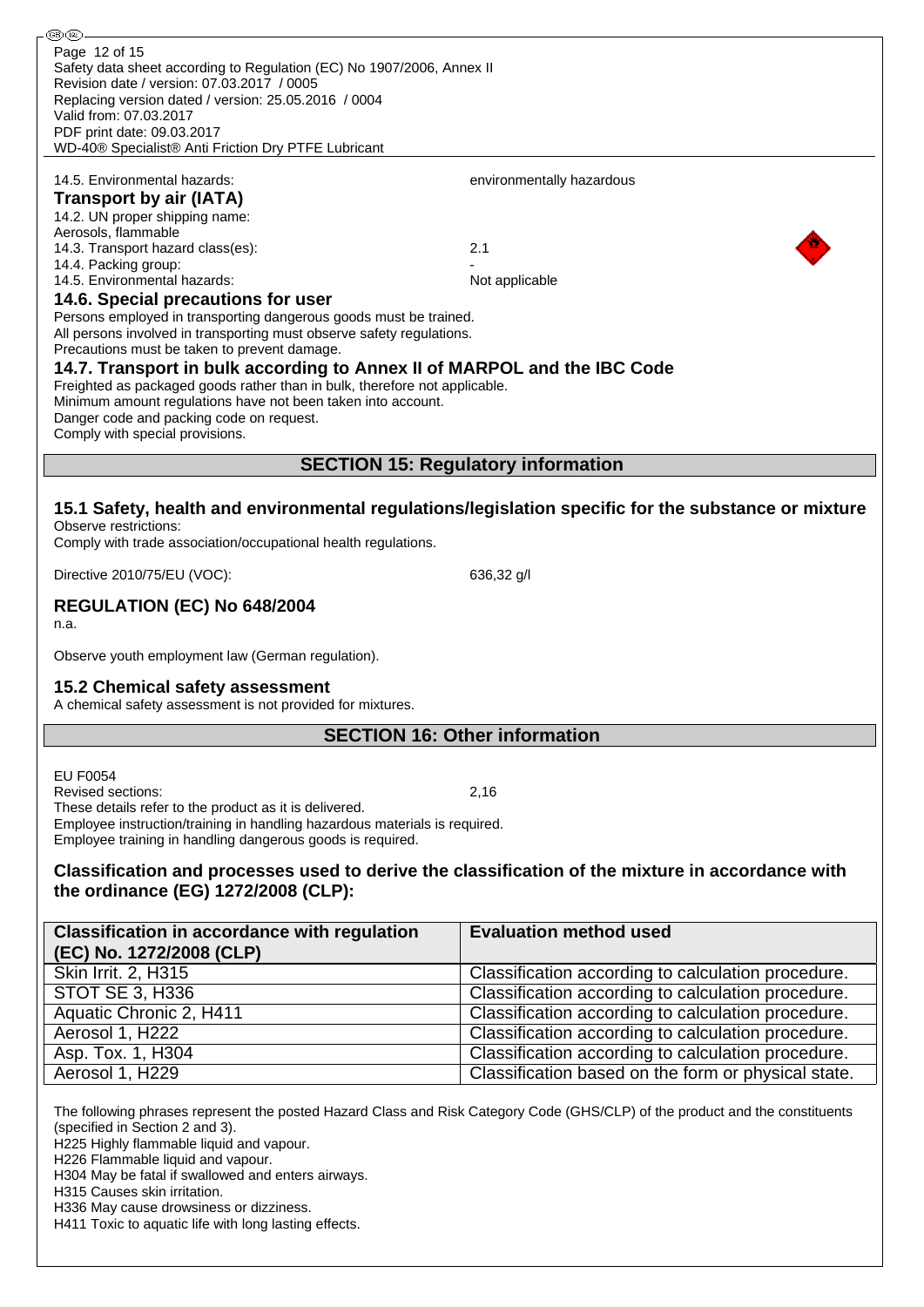| ை (ொ                                                                                                                                                                                                   |  |
|--------------------------------------------------------------------------------------------------------------------------------------------------------------------------------------------------------|--|
| Page 13 of 15                                                                                                                                                                                          |  |
| Safety data sheet according to Regulation (EC) No 1907/2006, Annex II                                                                                                                                  |  |
| Revision date / version: 07.03.2017 / 0005<br>Replacing version dated / version: 25.05.2016 / 0004                                                                                                     |  |
| Valid from: 07.03.2017                                                                                                                                                                                 |  |
| PDF print date: 09.03.2017                                                                                                                                                                             |  |
| WD-40® Specialist® Anti Friction Dry PTFE Lubricant                                                                                                                                                    |  |
|                                                                                                                                                                                                        |  |
| Skin Irrit. - Skin irritation<br>STOT SE - Specific target organ toxicity - single exposure - narcotic effects                                                                                         |  |
| Aquatic Chronic — Hazardous to the aquatic environment - chronic                                                                                                                                       |  |
| Aerosol — Aerosols                                                                                                                                                                                     |  |
| Asp. Tox. - Aspiration hazard                                                                                                                                                                          |  |
| Flam. Liq. - Flammable liquid                                                                                                                                                                          |  |
| Any abbreviations and acronyms used in this document:                                                                                                                                                  |  |
|                                                                                                                                                                                                        |  |
|                                                                                                                                                                                                        |  |
| AC<br><b>Article Categories</b>                                                                                                                                                                        |  |
| according, according to<br>acc., acc. to                                                                                                                                                               |  |
| ACGIH American Conference of Governmental Industrial Hygienists                                                                                                                                        |  |
| ADR Accord européen relatif au transport international des marchandises Dangereuses par Route (= European Agreement                                                                                    |  |
| concerning the International Carriage of Dangerous Goods by Road)                                                                                                                                      |  |
| AOEL Acceptable Operator Exposure Level                                                                                                                                                                |  |
| AOX Adsorbable organic halogen compounds<br>approximately<br>approx.                                                                                                                                   |  |
| Article number<br>Art., Art. no.                                                                                                                                                                       |  |
| Acute Toxicity Estimate according to Regulation (EC) 1272/2008 (CLP)<br>ATE                                                                                                                            |  |
| Bundesanstalt für Materialforschung und -prüfung (Federal Institute for Materials Research and Testing, Germany)<br>BAM                                                                                |  |
| BAuA Bundesanstalt für Arbeitsschutz und Arbeitsmedizin (= Federal Institute for Occupational Health and Safety, Germany)                                                                              |  |
| BCF<br><b>Bioconcentration factor</b>                                                                                                                                                                  |  |
| BGV<br>Berufsgenossenschaftliche Vorschrift (= Accident Prevention Regulation)<br>Butylhydroxytoluol (= 2,6-Di-t-butyl-4-methyl-phenol)<br>BHT                                                         |  |
| BMGV Biological monitoring guidance value (EH40, UK)                                                                                                                                                   |  |
| BOD Biochemical oxygen demand                                                                                                                                                                          |  |
| BSEF Bromine Science and Environmental Forum                                                                                                                                                           |  |
| body weight<br>bw                                                                                                                                                                                      |  |
| CAS<br><b>Chemical Abstracts Service</b>                                                                                                                                                               |  |
| CEC Coordinating European Council for the Development of Performance Tests for Fuels, Lubricants and Other Fluids<br>CESIO Comité Européen des Agents de Surface et de leurs Intermédiaires Organiques |  |
| <b>CIPAC Collaborative International Pesticides Analytical Council</b>                                                                                                                                 |  |
| CLP Classification, Labelling and Packaging (REGULATION (EC) No 1272/2008 on classification, labelling and packaging of                                                                                |  |
| substances and mixtures)                                                                                                                                                                               |  |
| CMR carcinogenic, mutagenic, reproductive toxic                                                                                                                                                        |  |
| COD Chemical oxygen demand<br>CTFA Cosmetic, Toiletry, and Fragrance Association                                                                                                                       |  |
| DMEL Derived Minimum Effect Level                                                                                                                                                                      |  |
| DNEL Derived No Effect Level                                                                                                                                                                           |  |
| DOC Dissolved organic carbon                                                                                                                                                                           |  |
| DT50 Dwell Time - 50% reduction of start concentration                                                                                                                                                 |  |
| <b>DVS</b><br>Deutscher Verband für Schweißen und verwandte Verfahren e.V. (= German Association for Welding and Allied Processes)<br>dw                                                               |  |
| dry weight<br>for example (abbreviation of Latin 'exempli gratia'), for instance<br>e.g.                                                                                                               |  |
| EC<br><b>European Community</b>                                                                                                                                                                        |  |
| <b>ECHA European Chemicals Agency</b>                                                                                                                                                                  |  |
| EEA European Economic Area                                                                                                                                                                             |  |
| <b>EEC</b> European Economic Community                                                                                                                                                                 |  |
| <b>EINECS</b><br>European Inventory of Existing Commercial Chemical Substances<br><b>ELINCS</b><br>European List of Notified Chemical Substances                                                       |  |
| EN<br>European Norms                                                                                                                                                                                   |  |
| <b>EPA</b><br>United States Environmental Protection Agency (United States of America)                                                                                                                 |  |
| ERC<br><b>Environmental Release Categories</b>                                                                                                                                                         |  |
| ES<br>Exposure scenario                                                                                                                                                                                |  |
| etc.<br>et cetera<br>EU<br>European Union                                                                                                                                                              |  |
| EWC European Waste Catalogue                                                                                                                                                                           |  |
| Fax number<br>Fax.                                                                                                                                                                                     |  |
| general<br>gen.                                                                                                                                                                                        |  |
| GHS Globally Harmonized System of Classification and Labelling of Chemicals                                                                                                                            |  |
| GWP Global warming potential                                                                                                                                                                           |  |
| <b>HET-CAM</b><br>Hen's Egg Test - Chorionallantoic Membrane<br><b>HGWP Halocarbon Global Warming Potential</b>                                                                                        |  |
| IARC International Agency for Research on Cancer                                                                                                                                                       |  |
| IATA International Air Transport Association                                                                                                                                                           |  |
|                                                                                                                                                                                                        |  |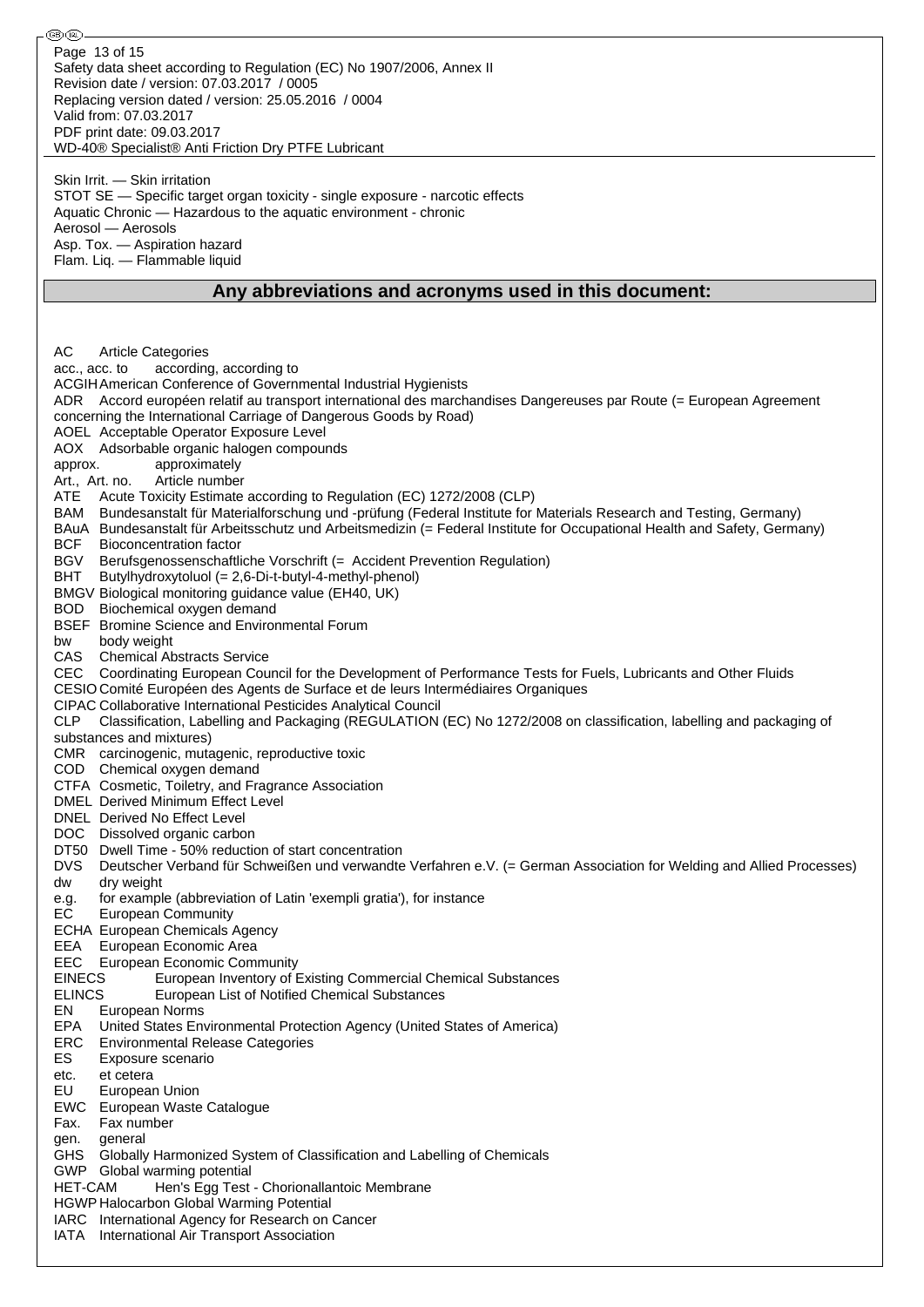⊛® Page 14 of 15Safety data sheet according to Regulation (EC) No 1907/2006, Annex II Revision date / version: 07.03.2017 / 0005 Replacing version dated / version: 25.05.2016 / 0004 Valid from: 07.03.2017 PDF print date: 09.03.2017 WD-40® Specialist® Anti Friction Dry PTFE Lubricant IBC Intermediate Bulk Container IBC (Code) International Bulk Chemical (Code) IC Inhibitory concentration<br>IMDG-code International M International Maritime Code for Dangerous Goods incl. including, inclusive IUCLIDInternational Uniform ChemicaL Information Database LC lethal concentration LC50 lethal concentration 50 percent kill LCLo lowest published lethal concentration LD Lethal Dose of a chemical LD50 Lethal Dose, 50% kill LDLo Lethal Dose Low LOAELLowest Observed Adverse Effect Level LOEC Lowest Observed Effect Concentration LOEL Lowest Observed Effect Level LQ Limited Quantities<br>MARPOL Internatio International Convention for the Prevention of Marine Pollution from Ships n.a. not applicable n.av. not available n.c. not checked n.d.a. no data available NIOSHNational Institute of Occupational Safety and Health (United States of America) NOAEC No Observed Adverse Effective Concentration NOAEL No Observed Adverse Effect Level NOEC No Observed Effect Concentration NOEL No Observed Effect Level ODP Ozone Depletion Potential OECD Organisation for Economic Co-operation and Development org. organic<br>PAH polycycl polycyclic aromatic hydrocarbon PBT persistent, bioaccumulative and toxic PC Chemical product category PE Polyethylene PNEC Predicted No Effect Concentration POCP Photochemical ozone creation potential ppm parts per million PROC Process category PTFE Polytetrafluorethylene REACH Registration, Evaluation, Authorisation and Restriction of Chemicals (REGULATION (EC) No 1907/2006 concerning the Registration, Evaluation, Authorisation and Restriction of Chemicals) REACH-IT List-No. 9xx-xxx-x No. is automatically assigned, e.g. to pre-registrations without a CAS No. or other numerical identifier. List Numbers do not have any legal significance, rather they are purely technical identifiers for processing a submission via REACH-IT. RID Règlement concernant le transport International ferroviaire de marchandises Dangereuses (= Regulation concerning the International Carriage of Dangerous Goods by Rail) SADT Self-Accelerating Decomposition Temperature SAR Structure Activity Relationship SU Sector of use SVHC Substances of Very High Concern Tel. Telephone ThOD Theoretical oxygen demand TOC Total organic carbon TRGS Technische Regeln für Gefahrstoffe (=Technical Regulations for Hazardous Substances) UN RTDG United Nations Recommendations on the Transport of Dangerous Goods<br>VbF Verordnung über brennbare Flüssigkeiten (= Regulation for flammable liquids (Aus Verordnung über brennbare Flüssigkeiten (= Regulation for flammable liquids (Austria)) VOC Volatile organic compounds vPvB very persistent and very bioaccumulative WEL-TWA, WEL-STEL WEL-TWA = Workplace Exposure Limit - Long-term exposure limit (8-hour TWA (= time weighted average) reference period), WEL-STEL = Workplace Exposure Limit - Short-term exposure limit (15-minute reference period) (EH40, UK). WHO World Health Organization wwt wet weight The statements made here should describe the product with regard to the necessary safety precautions - they are not meant to guarantee definite characteristics - but they are based on our present up-to-date knowledge. No responsibility.

These statements were made by: